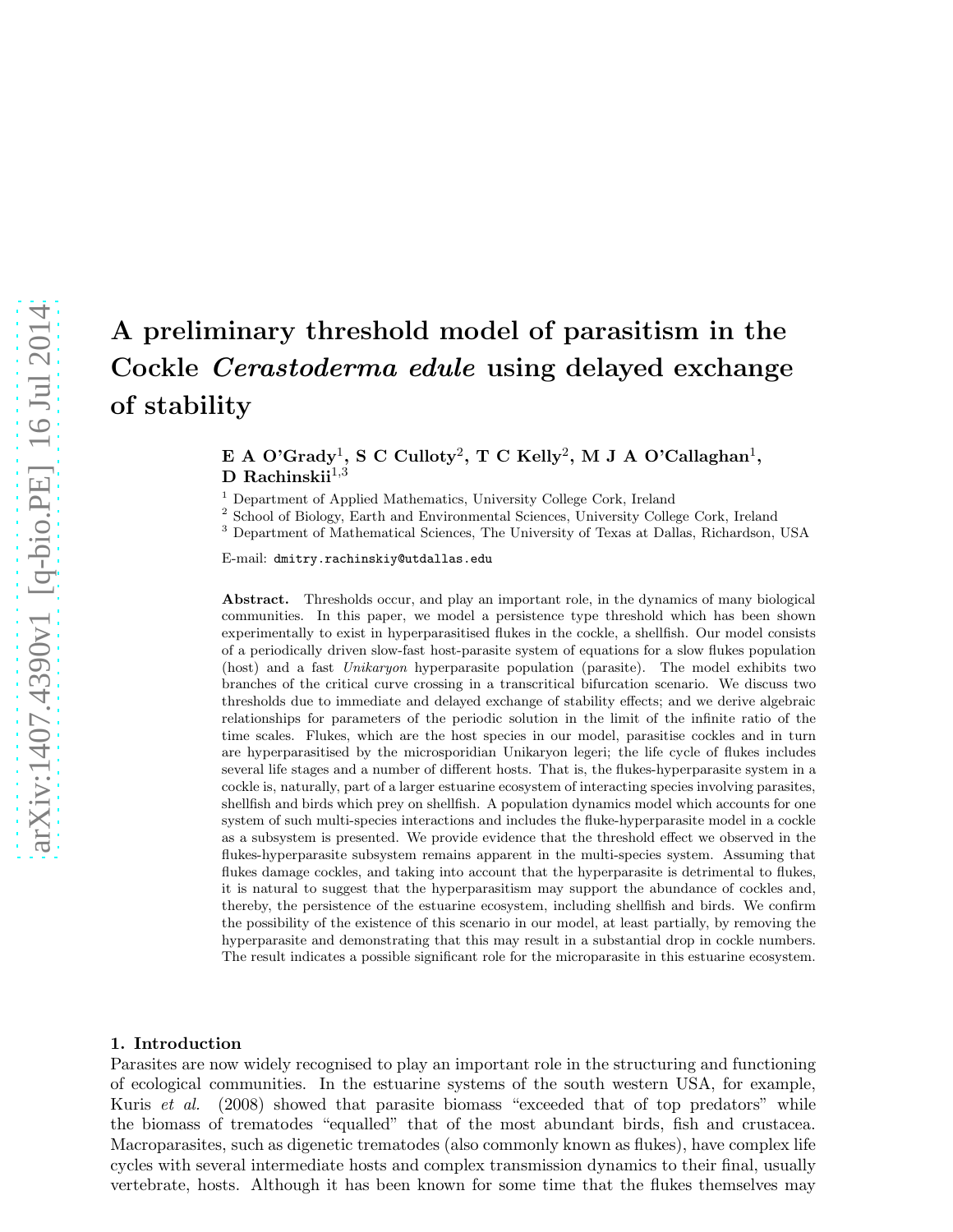be parasitized by microparasites, the general importance of this relationship in the population dynamics of the interacting species has only recently been recognised (Raffel et al. 2008). The dynamics of many host-parasite relationships are subject to thresholds of several different types (Getz and Pickering, 1983; Heesterbeek and Roberts, 1995; Deredec and Courchamp, 2003; Kalachev *et al.*, 2011). In this section, we model the impact of a "persistence" type threshold in a hyperparasitised fluke which infects a common estuarine bivalve mollusc – the cockle Cerastoderma edule. A persistence-type threshold is relevant to parasites and is characterised by a necessary number or density of hosts for parasite maintenance (sensu Deredec and Courchamp, 2003). We begin by describing in more detail the main species involved in the study.

# 1.1. The Cockle

The cockle Cerastoderma edule populates estuarine regions from the Barents Sea to Morocco, including the coastlines of Britain and Ireland, the area in which this study was undertaken. Not only is this species of commercial importance, but it also plays a significant role in estuarine ecosystems as an important food source for birds, fish and crustaceans as well as in the dynamics and stability of the sediment. Cockle densities at different sites can be highly variable with 1000 per square metre not unusual but as many as 54,400 being recorded (Ducrotoy *et al*, 1991). A range of variables control cockle population dynamics, including biotic influences such as bioturbation (that is burrowing activity and aeration of sediment), predation, parasitism and food availability together with abiotic factors such as temperature, immersion time, water velocity and sediment dynamics (Gam  $et$  al., 2010). In particular, recruitment is significantly affected by predation by species such as the shrimp *Crangon crangon* (see for example, Beukema and Dekker, 2005).

## 1.2. The Macroparasite - the fluke

In intertidal ecosystems, flukes are the dominant parasite group (Mouritsen and Poulin, 2002). These macroparasites exert two influences; firstly as part of the living diversity, and secondly as diversity indicators, because their presence is linked to the richness of the free living fauna (their hosts) as demonstrated by Hechinger *et al.* (2007), thereby acting as a proxy for ecosystem health, (Hudson *et al.* 2006). These digenetic trematodes generally have three hosts in their lifecycle: a definitive host where the parasite reaches sexual maturity, a molluscan first intermediate host in which asexual reproduction occurs, and a second intermediate host which provides the vehicle for transfer back to the definitive host (Esch et al., 2002).

Cockles are first or second intermediate hosts of, at least, 16 fluke species with complex life cycles involving 2-3 hosts (de Montaudouin et al., 2009; Russell-Pinto et al., 2006). This diversity in parasite infracommunities seems to be possible due to the observed high degree of spatial segregation of parasite species within their cockle host (Rohde, 1994). One such fluke is Meiogymnophallus minutus, which is one of four sibling species, all of which infect cockles of the genus Cerastoderma. The fluke can be found in the mantle epithelium of the cockle (Bowers et al., 1996; de Montaudouin et al., 2009). The fluke has a body length of 240-350  $\mu$ m and a width of about 150  $\mu$ m (Russell-Pinto, 1990). This trematode is a member of the Family Gymnophallidae, with the bivalve mollusc Scrobicularia plana being the first intermediate host, C.edule the second intermediate host, and the oystercatcher Haematopus ostralegus - a widely distributed shorebird - the final, or definitive, host. This cycle is described schematically in Figure [1.](#page-2-0)

It has been demonstrated that larval stages of M. minutus released from the first intermediate host and dispersed via water currents, passively locate their second intermediate host within a distance of a few hundred metres, where they encyst becoming metacercariae. These do not reproduce and therefore population growth within the cockle is solely due to the incremental effects of immigration. The impact of  $M$ . minutus, when present in large numbers, is to inhibit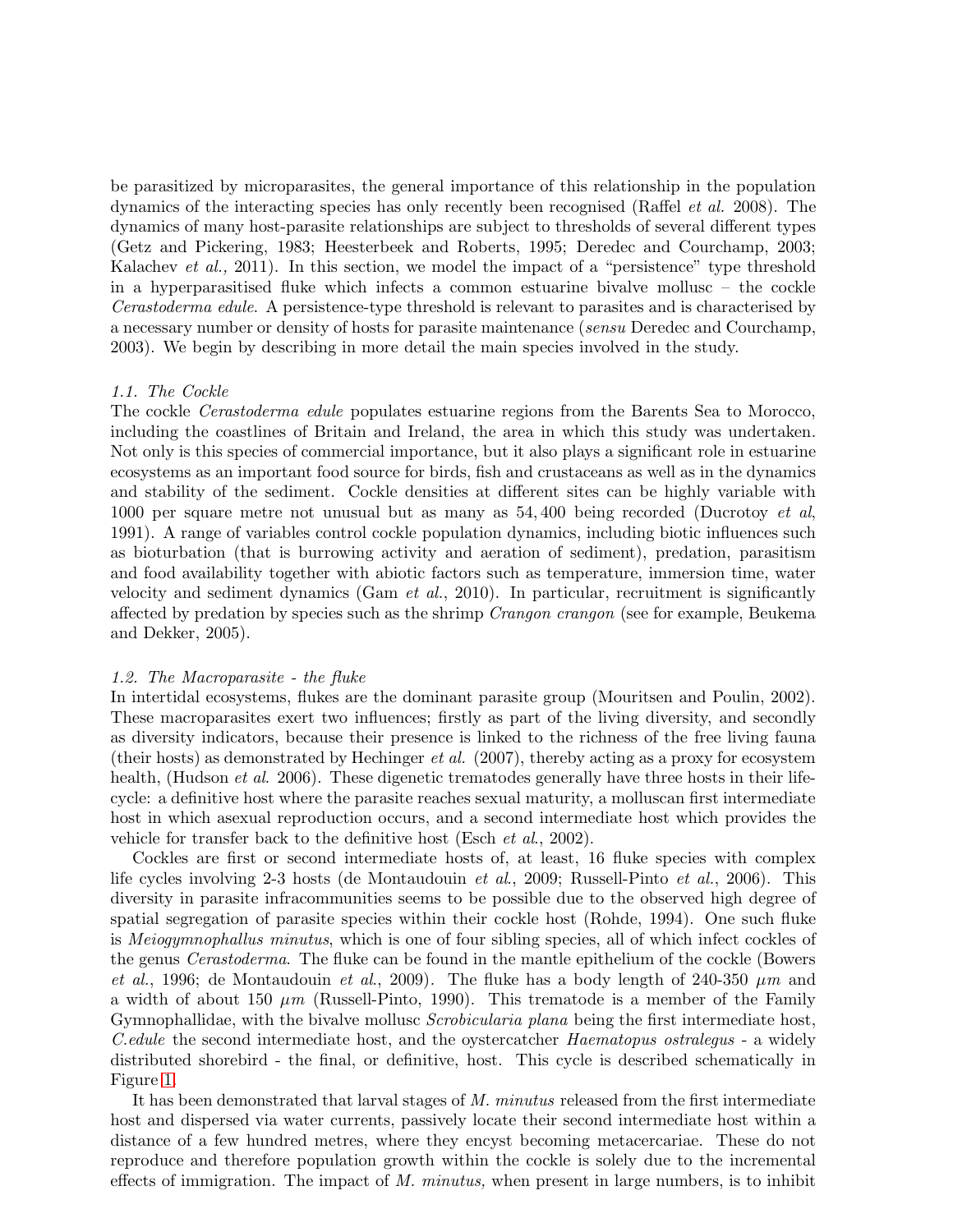the tight closing of the shell valves. Consequently, these cockles are often found, shell gaping upwards, close to the surface of the sand (Bowers *et al.*, 1996). Cockles infected with flukes suffer from a range of different effects such as impaired burrowing, reduced growth, increased mortality and reduced tolerance to opportunistic microparasitic infections (Lauckner *et al.*, 1983; Wegeberg and Jensen, 1999; 2003).

In a study conducted along the Northeast Atlantic, this fluke was found to be the most abundant and widespread trematode in cockles (de Montaudouin et al., 2009) from the Wadden Sea in the north to Morocco in the south (Gam *et al.*, 2008). This distributional range is linked to large scale migrations of shorebirds (Thieltges and Reise, 2006). In previous studies the prevalence of M. minutus had been found to range from up to 48% in the Wadden Sea, (Thieltges and Reise, 2006), to as much as 100% in Arcachon Bay, France, (de Montaudouin et al., 2000), in Merja Zerga in Morocco (Gam *et al.*, 2008) and at a number of sites along the south coast of Ireland (Fermer et al., 2011).



<span id="page-2-0"></span>Figure 1. Flow chart showing the interactions of species involved and the life-cycle of the fluke M. minutus.

# 1.3. The Hyperparasite

Microsporidia are obligate intracellular eukaryotic microparasites, ranging in size from about 3 to 6  $\mu$ m, most closely related to the Fungi (Troemel *et al.*, 2008). It is clear that they are up to two orders of magnitude smaller than the fluke. They infect both vertebrates and invertebrates and include a number of species that are found in humans (Didier *et al.*, 2004). Johnson et al. (2010) describe eight microsporidians, including Unikaryon legeri – the subject of this study, that are hyperparasites of various digenean trematodes which they classify as predators of the flukes. Although not germane to this study, the issue of whether U. legeri is a parasite (i.e. hyperparasite) or a predator needs to be addressed by future research because of the implications for the population dynamics of the interacting species.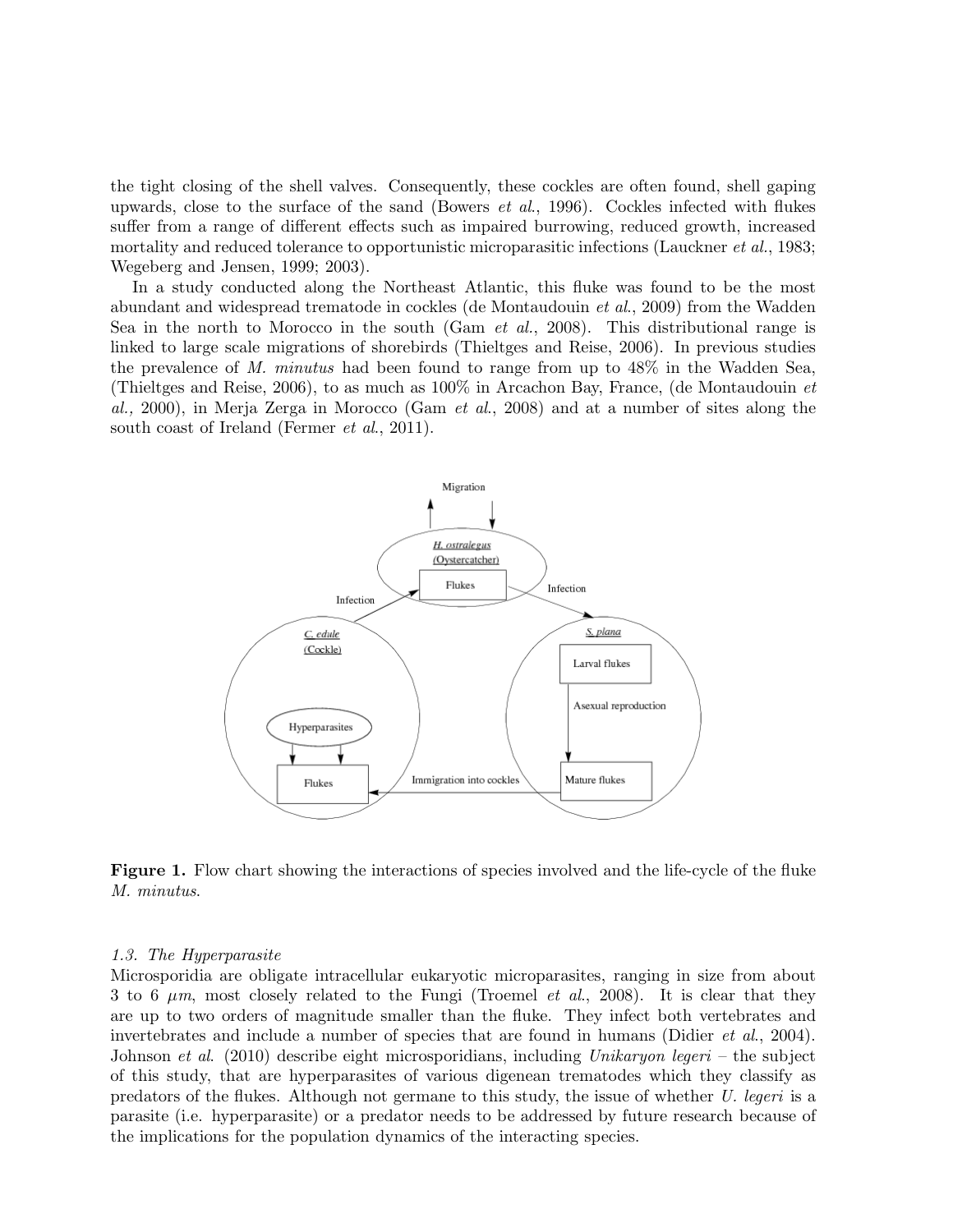## 1.4. Interaction between M. minutus and U. legeri

Spatial variation in the presence of the hyperparasite, U. legeri, was found by Fermer et al. (2010) when cockles  $(N = 50$  at each site) were screened at 14 separate locations on the south coast of Ireland in July 2007. Hyperparasitism occurred at 8 out of the 14 sites and was prevalent only in cockles heavily infected with the fluke. Of particular significance was the fact that U. legeri was not present where the burden of M. minutus was less than approximately 185 metaceriae per cockle (Fermer, 2009). This low burden of metacercarial flukes within the cockle appears to be a threshold enabling infection with the hyperparasite. It is clearly evident therefore, that the threshold is that of a persistence type as defined above. It will ultimately determine the duration of infection, as seasonal effects will impact strongly on the average numbers of flukes in the cockles due to their temporal life-cycle.

It has been shown that hyperparasitism results in the death of a high proportion of the infected flukes. Due to hyperparasite-induced mortality, the entire metacercarial population has to rebuild every year. Hyperparasitism is thus a very important factor controlling fluke infrapopulation size and the overall dynamics of M. minutus.

## 1.5. Structure of the paper

In the next section we present and discuss a model of the hyperparasitised flukes in a cockle. This model is then incorporated as a subsystem in a larger ecosystem model, which is formulated and tested in Section [3.](#page-13-0) The multiscale analysis technique we use is close the method described by Nizette et al. (2006). The last section contains conclusions.

# 2. Fluke-Hyperparasite model

We present a mathematical model which describes the subsystem occurring in the individual cockle. In particular, we model the threshold population of flukes inside a cockle that is needed to provide a sufficient environment for the parasite population to grow and persist. As explained above, when fluke populations are less than 185 per cockle (Fermer, 2009), there are no hyperparasites present. On exceeding this threshold number of flukes, there is a significant change in the dynamics of both populations whereby the hyperparasite population grows, attacks and can kill part of the fluke population. The parasite has a regulatory effect on the fluke population which appears to be unique (see Raffel et al., 2008).

## <span id="page-3-0"></span>2.1. Threshold model development

Flukes enter the cockle through immigration as outlined above. We assume a natural death rate of flukes and an interaction between the flukes and the hyperparasites that we consider to be of a parasitic type. On the basis of these assumptions, we write the following equation for the rate of change of the fluke population:

Rate of change of fluke population = (Immigration term) – (Natural death rate) – (Death due to hyperparasites),

which leads to the equation:

$$
\frac{dF}{dt} = a(t) - \delta F - \lambda H,
$$

where F is the fluke population, H is the hyperparasite population, the derivative  $dF/dt$ represents the rate of change of fluke population and  $a(t)$  represents a time-dependent immigration rate. The term  $-\lambda H$  represents the death rate of flukes due to the hyperparasites. As a parasitic type term, we assume that the damage caused by the hyperparasite to a single fluke is proportional to the mean number that the fluke carries, that is,  $H/F$ . Thus the decrease in the overall fluke population will be proportional to H. Here  $\lambda$  is a positive constant representing the number of flukes lost per hyperparasite per unit time.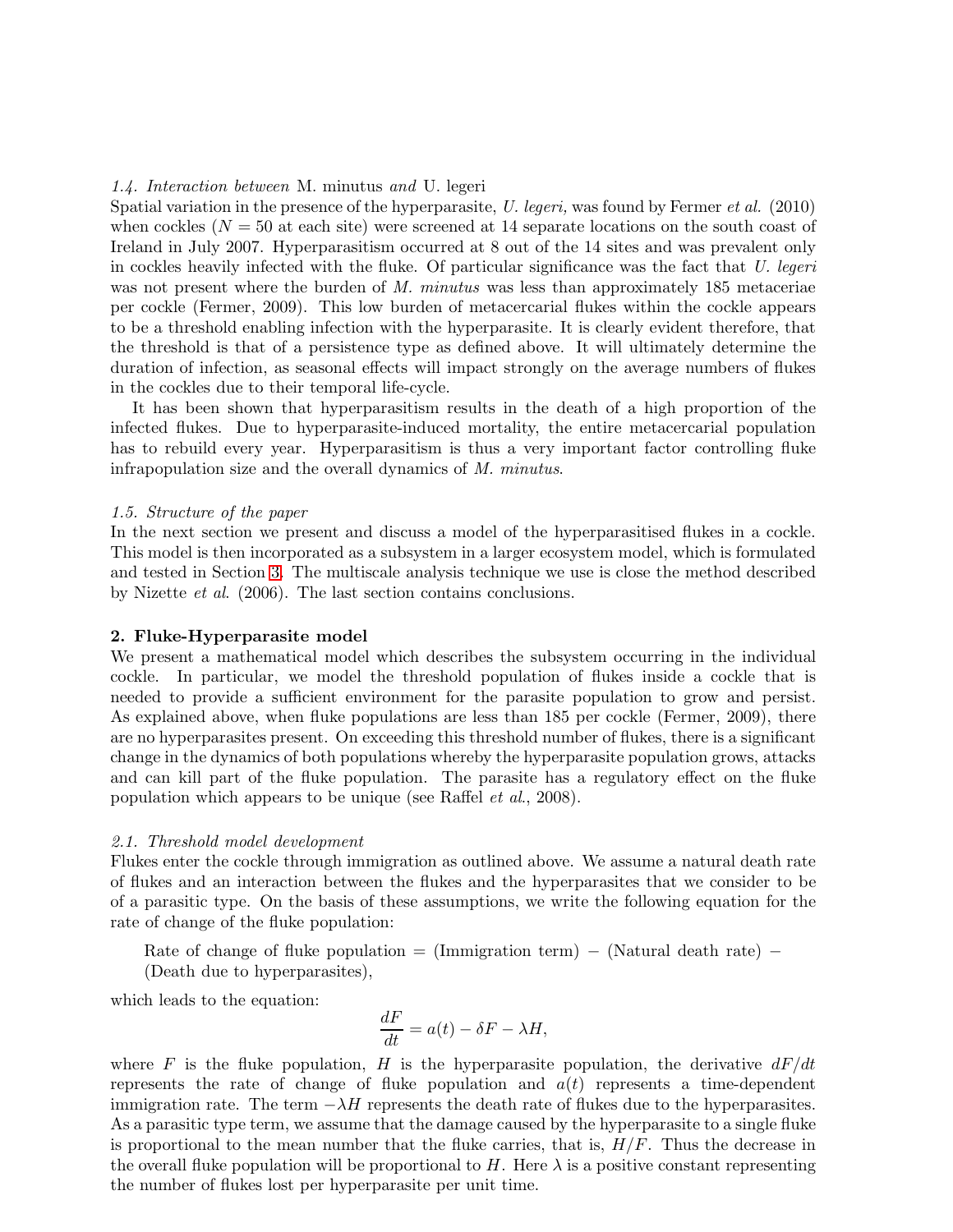For the hyperparasite population, we assume a natural death rate in the absence of flukes, a positive growth term due to the exploitation of their hosts, and a compensating term to reflect the damage that host mortalities have on the population:

Rate of Change of parasite population =  $-$  (Death rate) + (Growth term due to  $parasitism on fluxes) - (Compensating term).$ 

The second, growth, term here was developed as follows. The rate of production of hyperparasite transmission stages is proportional to  $H$ . The magnitude of the proportion of these hyperparasites that are successful in infecting flukes is characterised by a term reflecting the relative density of hosts,  $F/(F_0 + F)$ , where  $F_0$  is a measure of the transmission efficiency, and  $F$  is the fluke population, as described in general terms in Anderson and May (1978). A large  $F_0$  indicates that this efficiency is low and is the one that we use. Under this assumption, that only a small proportion of the hyperparasite transmission stages actively infect flukes, the growth term in the hyperparasite population is proportional to  $HF$ .

The compensating term reflects the fact that as it kills its host, a certain proportion of hyperparasites are also lost. An important factor needing consideration here is the distribution of hyperparasites in the flukes. Consequently, we note that as hyperparasites damage the fluke population at a rate proportional to  $H$ , they themselves will suffer loss proportional to H multiplied by a proportion of the average distribution  $H/F$ . We introduce a constant of proportionality  $f$ , to indicate this distribution proportion of hyperparasites on flukes. We will describe this coefficient in greater detail below. The equation for the rate of change of hyperparasites can then be written as:

$$
\frac{dH}{dt} = -cH + dHF - \frac{f\lambda H^2}{F}.
$$

It is common for systems to have dynamics that interact on differing timescales (see for example, Etchechoury and Muravchik; 2003) as described already, and so we now introduce one important assumption to this last equation. We will require that the interval over which the hyperparasite population replicates and undergoes transmission occurs on a timescale much shorter than the corresponding interval of the fluke population. This is reasonable given the fact that the hyperparasites are several orders of magnitude smaller than the flukes as mentioned above. To account for this mathematically, we introduce a new parameter  $\varepsilon$  in Eq. [\(2.1\)](#page-3-0) and assume  $0 < \varepsilon \ll 1$ . Therefore we obtain the equations:

<span id="page-4-0"></span>
$$
\frac{dF}{dt} = a(t) - \delta F - \lambda H,\tag{1}
$$

$$
\varepsilon \frac{dH}{dt} = -cH + dHF - \frac{f\lambda H^2}{F}.
$$
\n(2)

The last term in Eq. [\(2\)](#page-4-0) can be used to model the occurrence of over-dispersion of hyperparasites on flukes. Over-dispersion means that the majority of flukes carry few numbers of hyperparasites, while a minority are greatly infected. Thus, the death of a fluke results in a greater than average proportion of hyperparasites being lost. In this last term, we are concerned with those hyperparasites living on, and killing flukes, and we reason that the interaction occurs on timescales of that of the fluke. Thus, when we wish to examine cases of over-dispersion, it is meaningful to examine the value of the combination,  $f\lambda/\varepsilon$ . In particular, values of this ratio greater than one indicate over-dispersion.

Comparing our model with that described by Anderson and May (1978), it can be seen that the equation for our host, the fluke, equation is similar except that we have an immigration term that has a seasonal dependence instead of a natural birth rate, making the dynamics different. In the hyperparasite equation, we have an identical death rate and our birth rate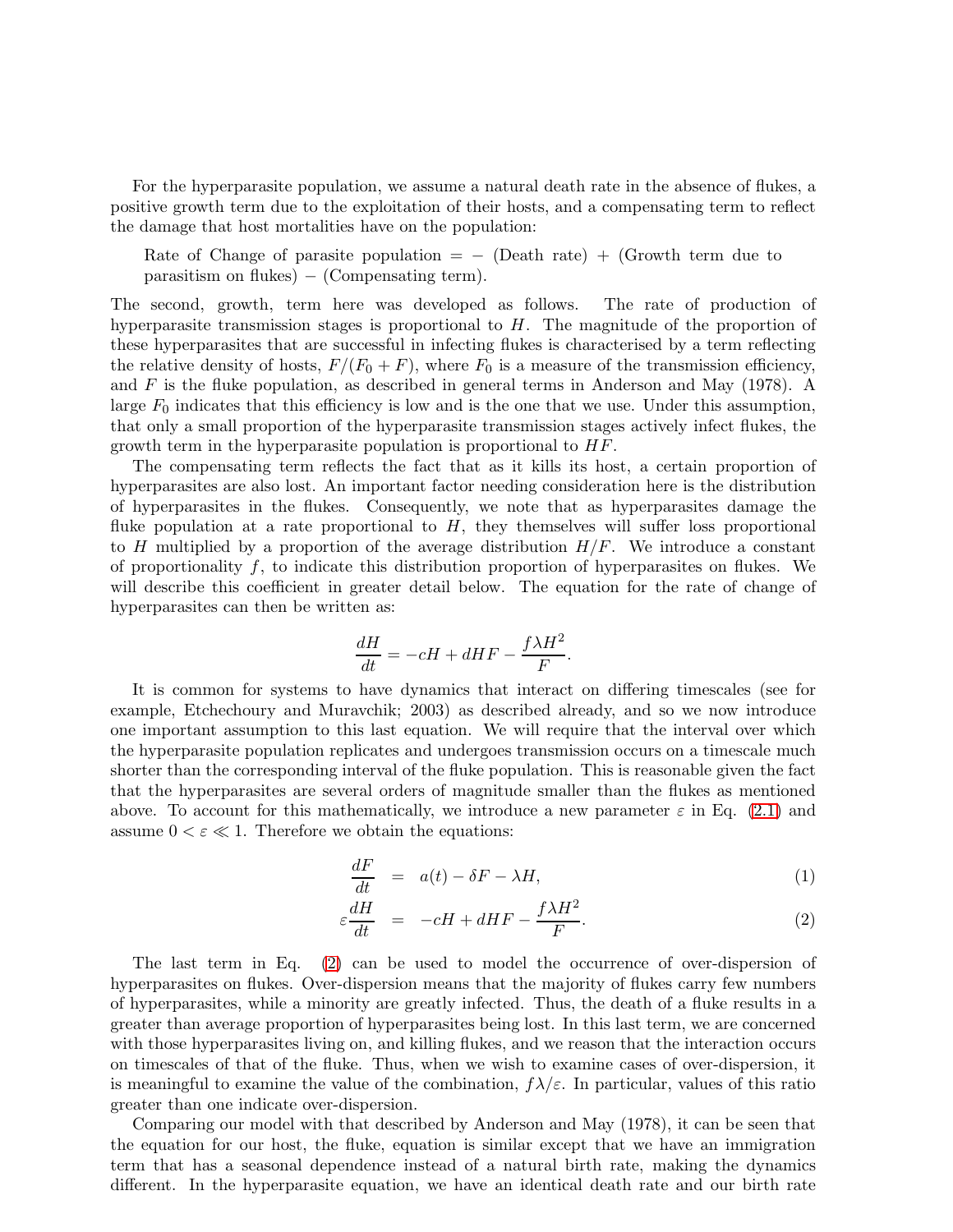|   | Parameter Description              | Value  |
|---|------------------------------------|--------|
| a | Fluke immigration                  | 20     |
|   | Fluke natural death rate           | 1/25   |
|   | Fluke death due to hyperparasitism | 1/800  |
| ε | Timescale separation parameter     | 1/5000 |
| С | Hyperparasite natural death rate   | 185d   |
|   | Growth rate of Hyperparasite       | 1/3500 |

<span id="page-5-0"></span>Table 1. Parameter values and units used in the model.

term is comparable in the regime where only a small fraction of the hyperparasite population is successful in infecting the flukes as discussed above. The compensating term is equivalent to Anderson and May's term for host-death induced parasite mortality, although written here in a different manner. We also have the notable difference of the differing time scales as introduced through the small parameter  $\varepsilon$ . This will be shown to have a major impact on the dynamics of the system.

Table [1](#page-5-0) shows typical parameter values used in the model. Although direct experimental measurement of parameters is difficult, we can reason that there is a basis for the order of magnitude of the values used here. We use a reasonable monthly immigration rate of 20 here, particularly to examine the interesting behaviour of the threshold phenomenon. Natural death rates of both flukes and hyperparasites,  $\delta$  and c respectively, are usually much less than 1, and we require that  $c > \delta$  due to the fact that host deaths result in large numbers of parasite deaths. The parameter d is taken to be small here, to prevent too large a population of hyperparasites. The fluke death rate due to hyperparasitism,  $\lambda$ , is chosen here so that the hyperparasites have an impact on fluke population and regulate their growth. In the case of over-dispersion of hyperparasites, we want  $f\lambda/\varepsilon$  greater than one and for our simulations we take a value of 5. We will see in the next section that the ratio  $c/d$  marks a point where the hyperparasite population goes to zero, or to a non-zero population, giving immediately the value used for  $c$ , if we take this to be the threshold population and assume it to be 185 (shown below).

## 2.2. Preliminary discussion

Two equilibria are possible in the system of Eqs. [\(1\)](#page-4-0) and [\(2\)](#page-4-0) with constant immigration term  $a(t) \equiv a$ , namely zero- and non-zero hyperparasite population equilibria, dependent on the parameters and the threshold effect we wish to model. Taking, a, the constant rate of immigration of flukes into the cockle, as a bifurcation parameter, a transcritical bifurcation can be shown to occur at  $a = c\delta/d$ . This transcritical bifurcation is evident as shown by Figure [2.](#page-6-0) A transcritical bifurcation indicates that a stable positive solution branches from the zero hyperparasite solution at the bifurcation point. In the current case, the zero hyperparasite equilibrium becomes unstable after the transcritical bifurcation while the positive, non-zero, hyperparasite population becomes stable. Thus, solutions after the transcritical bifurcation are attracted to the non-zero trajectory, while solutions before the transcritical bifurcation tend to the stable zero hyperparasite equilibrium. Therefore, the zero-hyperparasite equilibrium is stable if the condition  $a/\delta < c/d$  is satisfied. The positive equilibrium exists and is stable if the opposite inequality holds. This figure is the same for all values of the time scale separation parameter  $\varepsilon$ . We see by Table [1,](#page-5-0) that both sides of the inequality have units of flukes. Thus we recognise that the number of flukes determines the stabilities of the zero and non-zero hyperparasite populations, and thereby, the dynamics of the system. In a real-life system, the immigration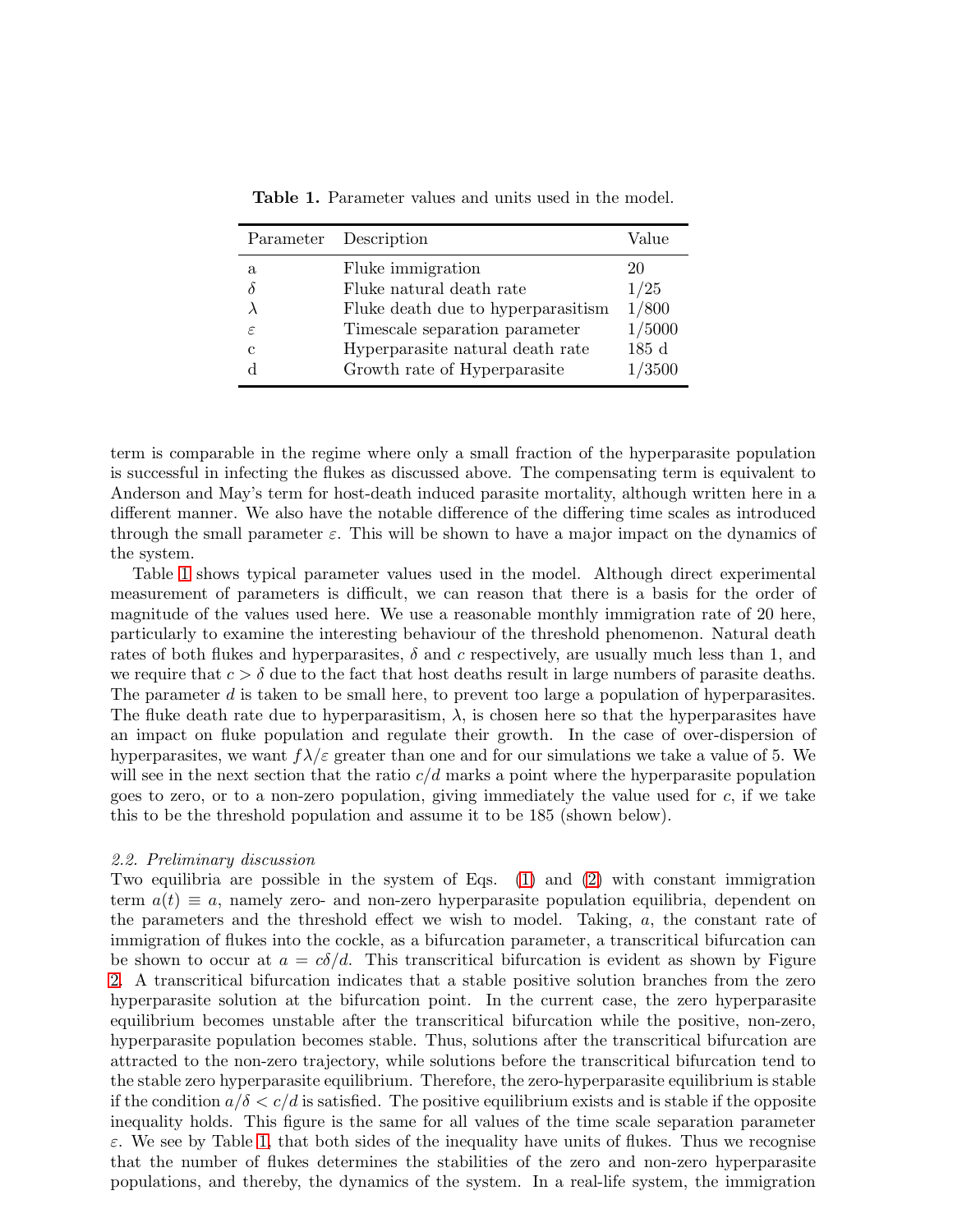

<span id="page-6-0"></span>**Figure 2.** Bifurcation diagram showing fluke immigration rate parameter a on the horizontal axis with hyperparasite population on the vertical axis. Transcritical bifurcation point evident at  $a = 7.4$ , where for this parameter set  $(a/\delta) = (c/d)$ . Here, the previously stable zero hyperparasite solution exchanges stability with the previously unstable non-zero solution. It is evident that for this parameter set, hyperparasites are absent for a less than 7.4 and present above this value. Blue solid lines indicate stable solutions, red-dashed lines indicate unstable solutions. Here, the parameter values, apart from the bifurcation parameter  $a$ , are given in Table [1.](#page-5-0)

term varies temporally due to migratory patterns of birds who consume the cockles infected with parasites, which ultimately control the cycle of fluke reproduction, and also due to temperature variation and perhaps other abiotic influences. If  $a(t)$  changes abruptly between two values, we obtain a switching system forced by a square wave function. Such a type of function to model the temporal influx of a species has been used previously in, for example, Holt *et al.* (2003). For example, at certain times of the year, the system can be attracted towards the zero-hyperparasite equilibrium due to no fluke immigration and for the rest of the year towards the positive equilibrium, shown in Figure [3.](#page-7-0)

## 2.3. Singular perturbation and stability exchange

First we examine the condition for the bifurcation point evident in system [\(1\)](#page-4-0), [\(2\)](#page-4-0).

Taking this system with constant immigration a, we wish to examine the stability of the equilibrium  $(F^*, H^*) = (a/\delta, 0)$ . The jacobian matrix of this system is

$$
\left(\begin{array}{cc} -\delta & -\lambda \\ 0 & (-c + dF)/\varepsilon \end{array}\right).
$$

Hence, the eigenvalues are

$$
\mu_1 = -\delta, \qquad \mu_2 = (-c + dF)/\varepsilon.
$$

For stability of the equilibrium  $(F^*, H^*) = (a/\delta, 0)$ , we require  $\mu_1, \mu_2 < 0$  (both eigenvalues are real in this case). Since  $\mu_1$  is negative by definition  $(\delta > 0)$ , the equilibrium is stable for  $c > dF^* = da/\delta$ , with the transcritical bifurcation occurring at

$$
\frac{a}{\delta} = \frac{c}{d}.
$$

For  $\varepsilon \ll 1$ , Eqs. [\(1\)](#page-4-0) and [\(2\)](#page-4-0) become a singularly perturbed system with the hyperparasite being the fast variable (see above and, for example, Veliov, 1997). Systems of this kind, where the small parameter  $\varepsilon$  tends to zero, lend themselves to analysis of a reduced initial value problem,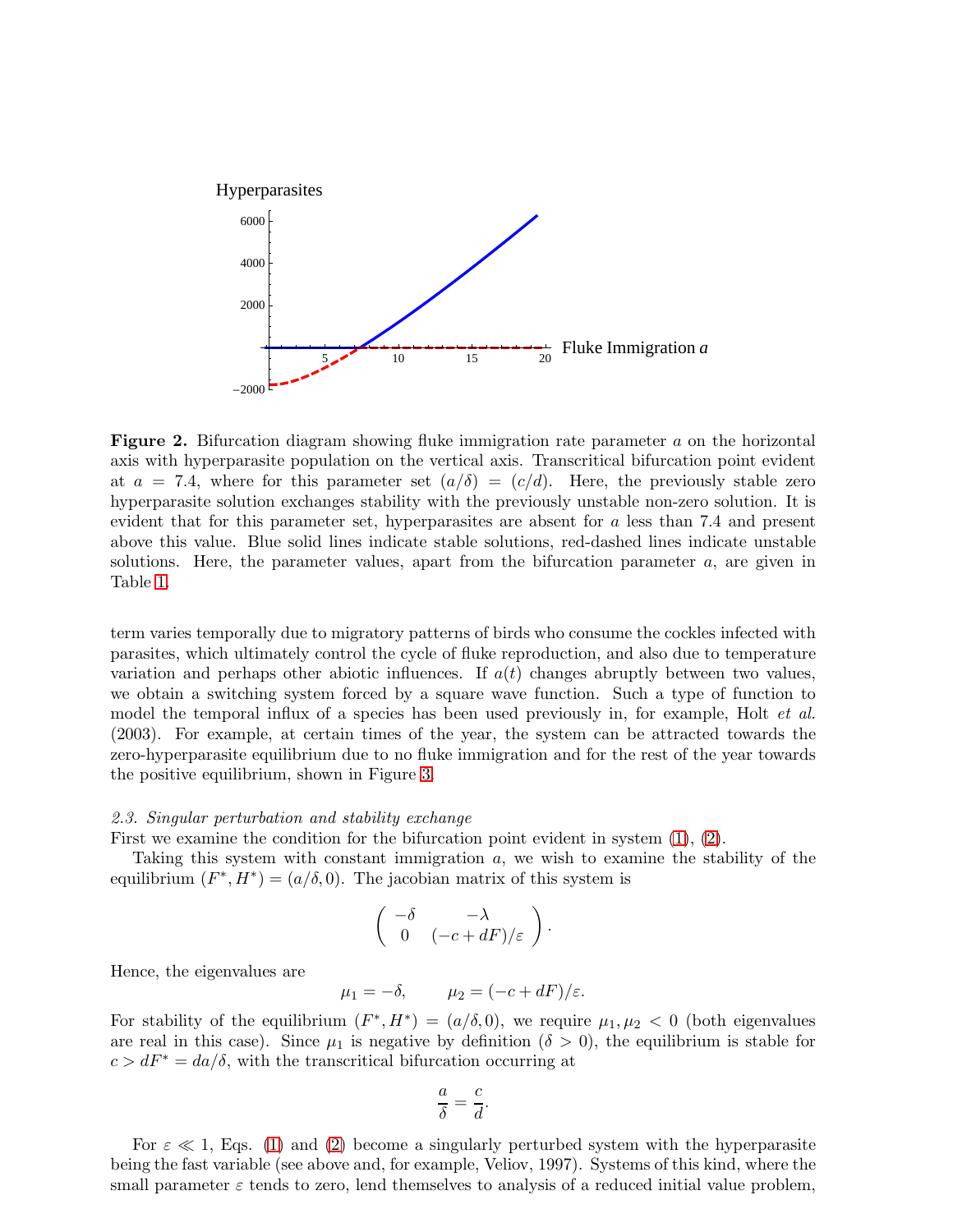

<span id="page-7-0"></span>**Figure 3.** We include for illustrative purposes the stable periodic regime of system  $(1)$ ,  $(2)$ with the fluke immigration rate a switching periodically between the values  $a = 0$  and  $a = 70$ . Here  $\varepsilon = 1$ , i.e. both populations evolve on the same timescale,  $c = 185d$ ,  $f = 0.9$ ,  $\delta = 1/25$ ,  $d = 0.00031$  and  $\lambda = 1/50$ . It can be seen that when immigration switches on, there is attraction towards the non-zero equilibrium, at least after the threshold number of flukes is reached. When immigration ceases, the system turns back and evolves towards the zero equilibrium, now stable at this time.



<span id="page-7-1"></span>Figure 4. Intersecting critical curves  $H = \phi_0(F)$ ,  $H = \phi_1(F)$  of system [\(1\)](#page-4-0) and [\(2\)](#page-4-0) with parameter values shown in Table [1.](#page-5-0) Solutions of the dynamical system evolve on these curves, depending on stability of the equilibria. Two equilibria for the populations are indicated, and these depend on the value of a. When  $a = 20$ , immigration is switched on and solutions tend to the non-zero equilibrium. In this case, the zero equilibrium becomes unstable. When immigration is switched off,  $a = 0$ , the system tends towards the stable zero equilibrium.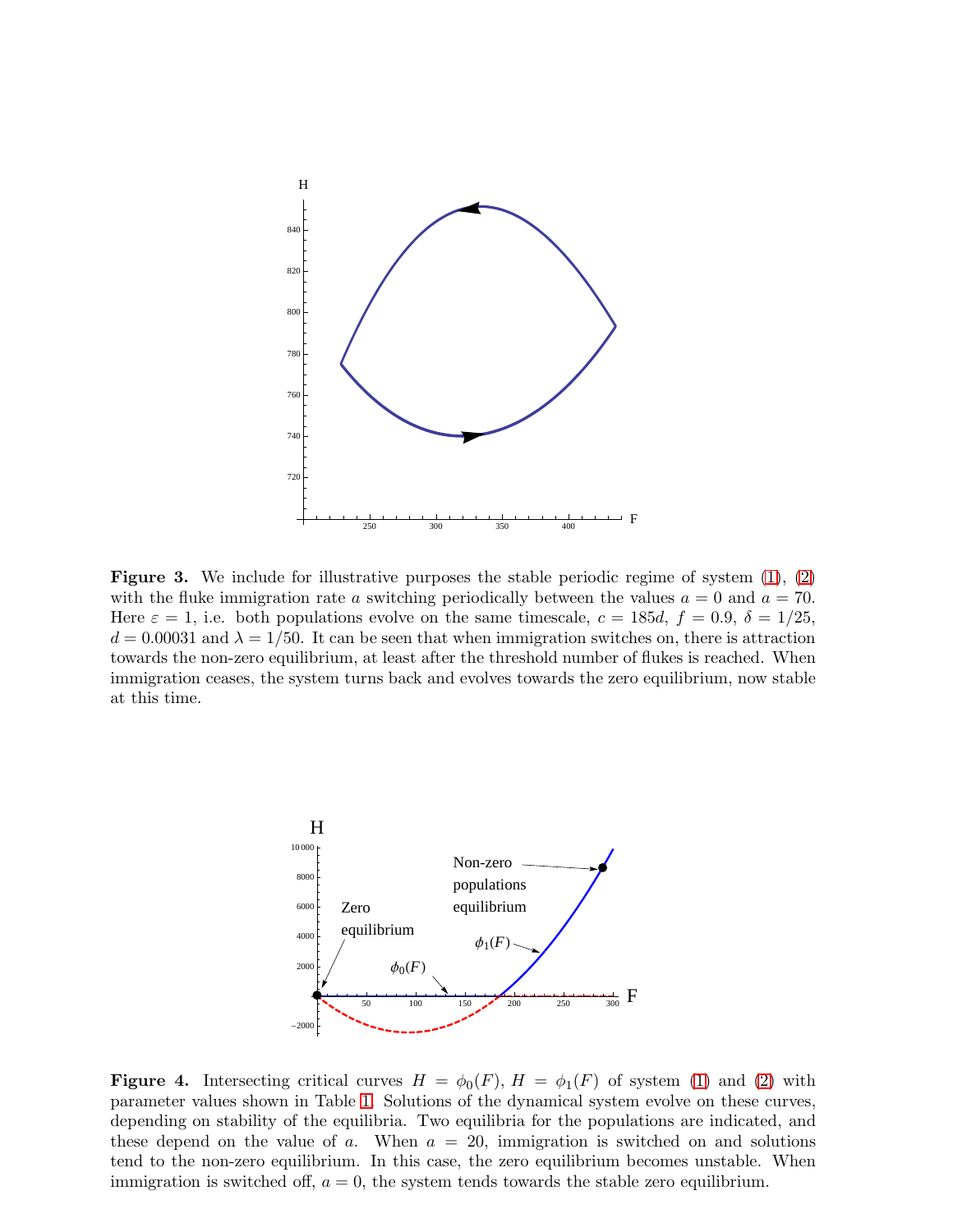which is one-dimensional in this case. Indeed, the trajectories of the singularly perturbed system spend most of the time near the critical manifold, actually a curve in this case, which is defined by setting the right hand side of the fast hyperparasite equation to zero, yielding the two roots

$$
H = \phi_0(F) \equiv 0, \qquad H = \phi_1(F) = F(dF - c)/(f\lambda),
$$

(see Figure [4\)](#page-7-1). The critical curve, which we mention here, indicates a curve that is quickly approached by solutions which then follow this curve on the  $H - F$  plane. The curve given by  $H = \phi_1(F)$  is a parabola. The threshold we model is the intersection of the two branches of the critical curve, that is the point  $F = c/d$ , because the hyperparasite population is always near zero below this point and is positive, at least sometimes, above it. Thus, we realise that this results in either positive numbers of hyperparasites, or zero hyperparasites, depending on the fluke population and the value of  $c/d$ , which we take now to be equal to 185. The picture shown in Figure [4,](#page-7-1) can be interpreted either as the phase plane of Eqs. [\(1\)](#page-4-0) and [\(2\)](#page-4-0), or as the bifurcation diagram of the fast equation  $(2)$ , in which the slow variable F is treated as a parameter. Stable and unstable equilibrium points of Eq. [\(2\)](#page-4-0) are shown by the solid and dashed lines respectively, with the transcritical bifurcation at the intersection point where  $F = F<sub>C</sub> = c/d$ , which is the threshold value  $(F_C = 185)$ .

While a trajectory closely follows one of the curves  $H = \phi_k(F)$ , the dynamics of the slowly varying fluke population is approximated by the reduced equation

<span id="page-8-0"></span>
$$
\frac{dF}{dt} = a(t) - \delta F - \lambda \phi_k(F). \tag{3}
$$

In the vicinity of the critical curve, solutions evolve on timescale equivalent to that of the fluke population, that is slow relative to the hyperparasite population. In our interpretation, the hyperparasite population is detectable when a trajectory is close to the positive branch  $H = \phi_1(F)$  of the critical curve, and becomes undetectable when the trajectory switches to the zero branch  $H = \phi_0(F) \equiv 0$ . The scenario where a trajectory switches from one branch to the other at their intersection point  $(F, H) = (F_C, 0)$  is known as an immediate exchange of stabilities, see the descending part of the trajectory in the left panel of Figure [5.](#page-9-0) It is evident from this figure that a different behaviour also arises where the trajectory stays in the neighbourhood of the unstable zero branch for a certain time after passing the point  $F = F_C$ ,  $H = 0$ . The trajectory then follows a fast sharp transition from approximately a point  $F = F_{th}$ ,  $H = 0$ , with  $F_{th} > F_C$ , to the stable branch  $H = \phi_1(F)$ , that is the scenario known as a delayed exchange of stability (see the ascending part of the trajectory in the left panel of Figure [5\)](#page-9-0). It is clear therefore, that our system exhibits both *immediate* and *delayed* stability exchange, namely as the populations decrease and increase respectively. The immediate exchange of stability at  $F_C$ is defined by the parameters of the system, while the point of delayed stability exchange at  $F_{th}$ is defined by the dynamics of the system and varies for different trajectories. In particular, it is dependent on how long the value of  $a(t)$  is equal to zero and the minimum value reached by the fluke population,  $F_{min}$ .

# 2.4. Seasonally forced model

We see that, in accordance with the different biologies of the interacting species, the faster timescale of the hyperparasite life cycle results in two thresholds as shown in the left panel of Figure [5.](#page-9-0) Nevertheless, the transcritical bifurcation point amply illustrates the overall threshold behaviour of the system.

In the above section we developed a model to describe the hyperparasite-fluke interaction within a cockle and the presence of a persistence–type threshold. We now address seasonal effects. Seasonality plays an important role within the system, as effects such as temperature,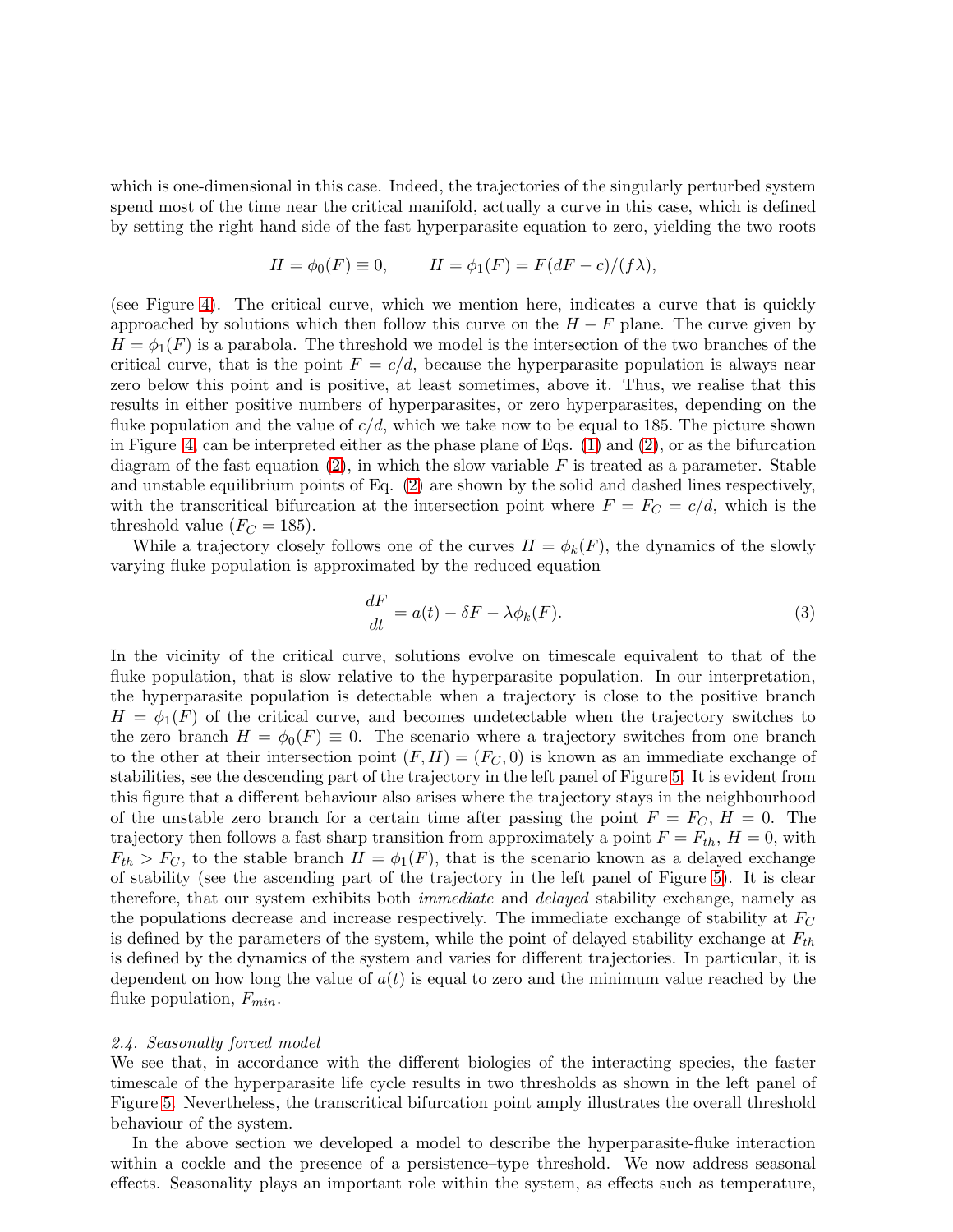bird migration, pollution, and other possible abiotic and biotic factors as mentioned earlier, will all lead to variations in the populations under consideration.

As a first approach, we consider Eqs. [\(1\)](#page-4-0), [\(2\)](#page-4-0) with a square wave, or switch-type immigration term. This means that the fluke immigration is a positive constant for part of the year, and zero for the rest. This is a realistic model for our system as flukes mature within S. plana, and are actively moving and swimming after having been artificially released, only at particular intervals of the year. In particular, Fermer et al. (2010) found that these stage cercariae appeared from June through October, and were the dominant developmental stage from July to October. The square wave switching model is also easier to analyse mathematically than other periodic patterns of immigration including the sinusoidal type, to be mentioned later.

We introduce the square wave immigration term  $a(t) \equiv a(t+T)$  in Eq. [\(1\)](#page-4-0) where  $a(t) = A > 0$ for part of the year and zero otherwise, such as

<span id="page-9-1"></span>
$$
a(t) = \begin{cases} A, & 0 \leq t \text{ (mod } T) \leq \tau \\ 0, & \tau < t \text{ (mod } T) < T = 12 \end{cases}
$$
(4)

where there is immigration over  $\tau$  months, and the population suffers from natural death and hyperparasitism as before. As an initial approximation, we take the value of  $\tau$  to be 5, meaning we allow immigration for five months in the year, in keeping with experimental findings described above. A number of important population points and times occur and are shown in the left hand panel of Figure [5.](#page-9-0)



<span id="page-9-0"></span>Figure 5. Left: Periodically varying hyperparasite and fluke populations obtained by numerical solution of Eqs. [\(1\)](#page-4-0) and [\(2\)](#page-4-0) with  $a(t)$  as given by Eq. [\(4\)](#page-9-1). Parameter values used were as given in Table [1,](#page-5-0) with  $\tau = 5$  in Eq. [\(4\)](#page-9-1) and  $f\lambda/\varepsilon = 5$ . Right: Sinusoidally forced system with fluke dynamics given by Eq. [\(2.7\)](#page-12-0). Here, parameter values used were  $a = 10$ ,  $c = 185d$ ,  $d = 1/3000$ ,  $\lambda = 1/300, \delta = 1/25, \epsilon = 1/5000, f\lambda/\epsilon = 5$ . Quantitative differences between populations under the two immigration scenarios are due to different parameter sets e.g. maximum hyperparasite population is close to 2500 for square wave immigration term and just over 2000 for the sine wave term immigration.

This figure presents the trajectory of a stable T-periodic solution of system  $(1)$ ,  $(2)$  and [\(4\)](#page-9-1). Figure [6](#page-10-0) presents the time traces of both of the populations (for clarity, the hyperparasite population is scaled by a constant) over a longer simulation, demonstrating the stability of the system and the presence and absence of the hyperparasite population depending on the oscillation of the fluke population above and below the threshold. In the left hand panel of Figure [5,](#page-9-0) the fluke population reaches its minimal value  $F_{min}$  at the time of the year when the immigration starts, that is at the moment  $\tau_1 = 0$  (and then at the same time of the year  $t = kT$ every year). At this point, there are no hyperparasites present in the system (more precisely,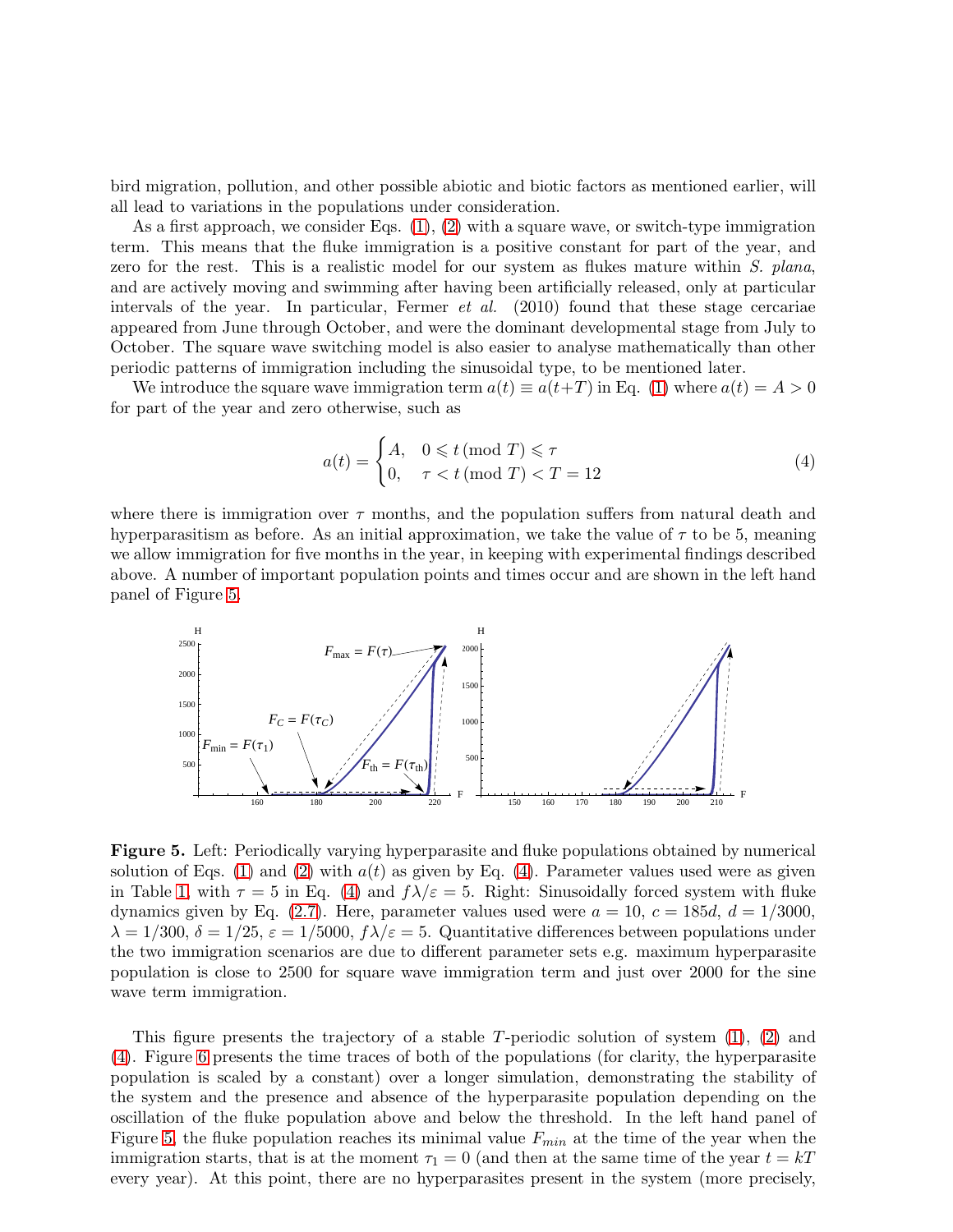

<span id="page-10-0"></span>**Figure 6.** Time trace of the system given by  $(1)$ ,  $(2)$  and  $(4)$  showing the stable periodic dynamics of the fluke population in blue, hyperparasite population (factor of 1/10) in dashed red, simulated after truncation of the initial variation. Parameters used are as given in Table [1](#page-5-0) with  $H_0 = F_0 = 100$  at  $t = 0, \tau = 5$  in Eq. [\(4\)](#page-9-1) and  $f\lambda/\varepsilon = 5$ . Yearly periodic behaviour is evident for both populations.

hyperparasites are not detectable as the population  $H$  is close to zero and in effect becomes occult). As the fluke population increases with time it eventually reaches a value  $F_{th} > F_C$  at a moment  $\tau_{th}$ , whereby the delayed loss of stability occurs and the system quickly tends to the stable positive branch,  $H = \phi_1(F)$  of the critical curve. Further increase in both populations continues, until the instant  $\tau$  whereupon the fluke population tends to die off through mortality caused by the hyperparasites, together with zero immigration and natural death. The fluke and hyperparasite populations decrease along the positive branch  $H = \phi_1(F)$  towards the point  $(F, H) = (F_C, 0)$ . The hyperparasite population has now collapsed to an exceedingly low level (i.e., becomes undetectable) after the moment  $\tau_C$  when the fluke population reaches the value  $F_C$ . The fluke population continues decreasing to the minimal value  $F_{min}$ , which is achieved at the moment T, whereupon the new period begins. As we take monthly time intervals,  $T = 12$ in this case.

We see that in the limit of the time separation parameter  $\varepsilon$  tending to zero, that is, the populations evolve along the critical curve, as indicated in the left panel of Figure [5,](#page-9-0) the periodic solution is characterised by a few parameters, namely the population values  $F_{min} = F(0), F_{th} = F(\tau_{th}), F_{max} = F(\tau)$  and the time moments  $\tau_{th}$ ,  $\tau$ ,  $\tau_C$ . In this limit, the periodic solution follows the zero branch,  $H = 0$ , between the moments  $\tau_1 = 0$  and  $\tau_{th}$  and the positive parabolic branch,  $H = \phi_1(F)$ , on the rest of the period, while the transition from the zero branch to the positive branch becomes infinitely fast. It is interesting in this regime to look further at the algebraic consequences due to the ability to integrate the system explicitly.

# 2.5. Algebraic relations for the limit of the periodic solution

The reduced equation [\(3\)](#page-8-0) can be integrated explicitly on each branch of the slow manifold. On the time interval  $0 \leq t \leq \tau_{th}$ , the reduced equation is obtained by setting  $H = 0$  and  $a(t) = A$ , resulting in a linear equation with the solution

<span id="page-10-1"></span>
$$
F(t) = F_A(t) = \frac{A}{\delta} + e^{-\delta t} \left( F_{min} - \frac{A}{\delta} \right). \tag{5}
$$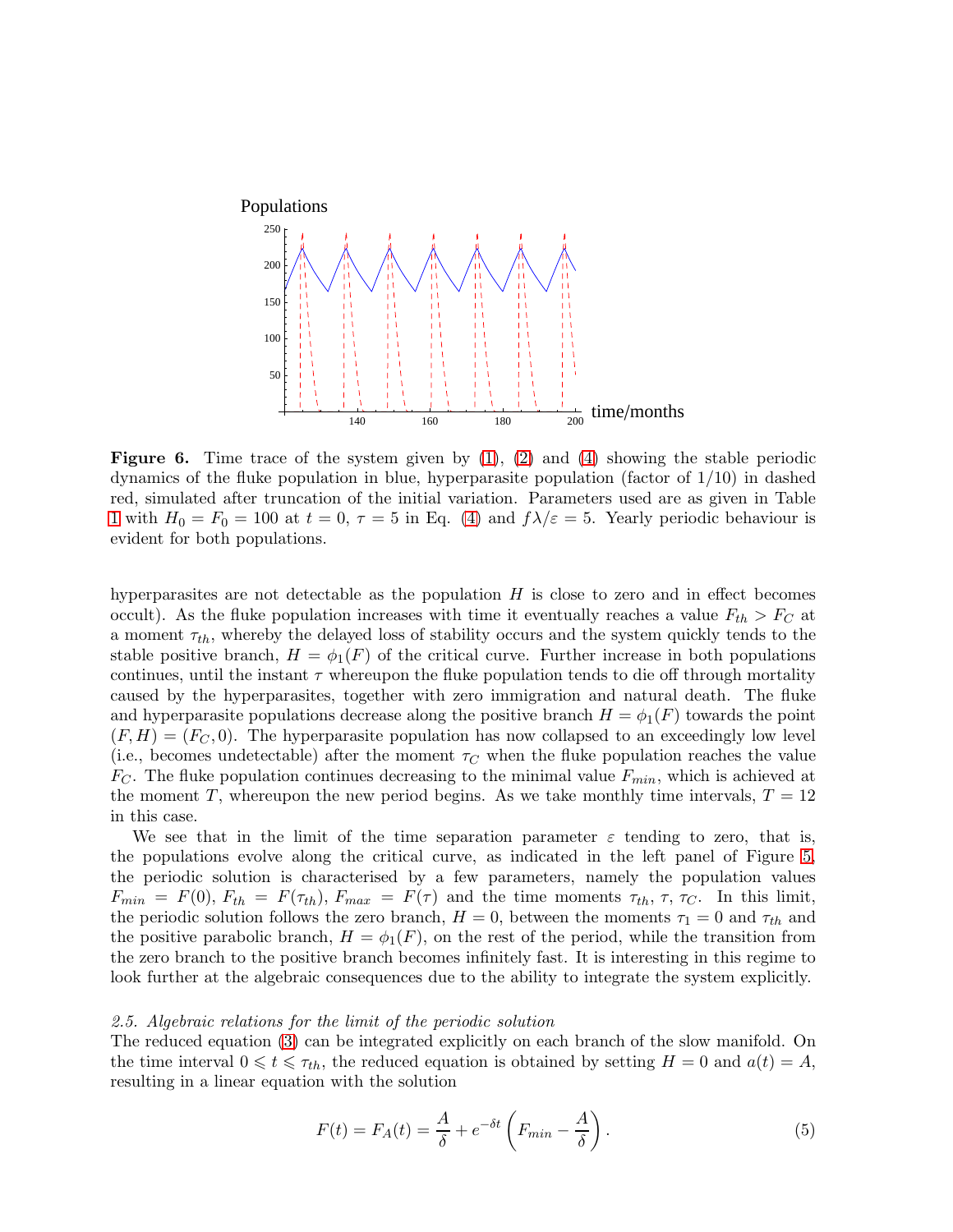We can immediately deduce the value for one characteristic population,

$$
F_{th} = F_A(\tau_{th}) = \frac{A}{\delta} + e^{-\delta \tau_{th}} \left( F_{min} - \frac{A}{\delta} \right).
$$

Between the moments  $\tau_{th}$  and  $\tau_C$ , when parasites are present after the threshold time and the solution follows the positive branch  $H = \phi_1(F)$ , the evolution of the fluke population is governed by the reduced equation:

$$
\frac{dF}{dt} = \alpha - \delta F - \frac{F}{f}(-c + dF)
$$

where  $\alpha = A$  on the time interval  $\tau_{th} \leq t \leq \tau$  and  $\alpha = 0$  on the time interval  $\tau \leq t \leq \tau_C$ . Separating the variables in this equation and integrating over each of these two time intervals leads to the relations

$$
\phi_A(F_{max}) - \phi_A(F_{th}) = \tau - \tau_{th}, \qquad \phi_0(c/d) - \phi_0(F_{max}) = \tau_C - \tau,
$$

with

$$
\phi_{\alpha}(F) = \int \frac{dF}{\mu F^2 + \nu F + \alpha},
$$

where  $\mu = -d/f$ ,  $\nu = c/f - \delta$ . As the discriminant  $\nu^2 - 4 \mu \alpha$  of the denominator of the integrand is positive (we neglect the special case where  $c/f = \delta$ ),

$$
\phi_A(F) = \frac{1}{\sigma} \log \left| \frac{2\mu F + \nu - \sigma}{2\mu F + \nu + \sigma} \right|, \qquad \phi_0(F) = \frac{1}{\nu} \log \left| \frac{2\mu F}{2\mu F + 2\nu} \right|,
$$

where  $\sigma = \sqrt{\nu^2 - 4\mu A}$ .

From the moment  $t = \tau_C$  to  $t = T$  the solution again follows the zero branch  $H = 0$  of the slow manifold, like during the time interval  $0 \leq t \leq \tau_{th}$  considered above. However, now  $a(t) = 0$ and the reduced equation yields

<span id="page-11-1"></span>
$$
F(t) = F_0(t) = \frac{c}{d}e^{\delta(\tau_C - t)}
$$
\n
$$
\tag{6}
$$

which gives a result for the minimum fluke population reached, namely,

$$
F_{min} = \frac{c}{d} e^{\delta(\tau_C - T)},
$$

at the time  $t = T$ .

Finally, consider the time interval when the parasite population is small, i.e. the trajectory stays near the zero branch of the critical curve from the moment  $\tau_C$  to the moment  $\tau_{th} + T$ . The delayed loss of stability phenomenon ensures that, in the limit of vanishing  $\varepsilon$ , the initial and the final moments of this time interval are related by the integral equation

<span id="page-11-0"></span>
$$
\int_{\tau_C}^{\tau_{th}+T} (-c + F(t)d) dt = 0,
$$
\n(7)

see for example Butuzov et al. (2004). This relation follows from the explicit solution of the linearised Eq. [\(2\)](#page-4-0) at  $H = 0$ ,

$$
\varepsilon \frac{dH}{dt} = (-c + dF)H;
$$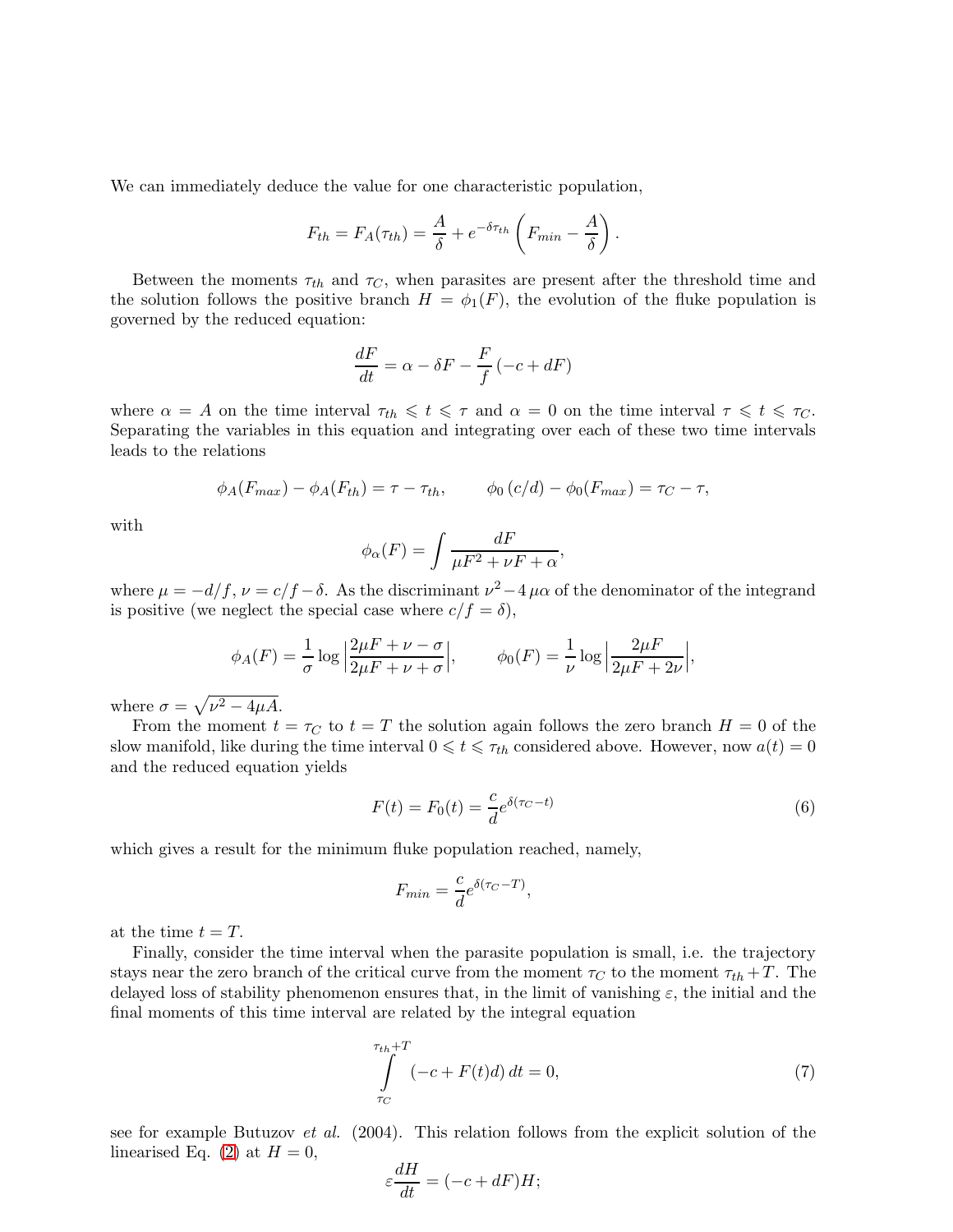the solution reads

$$
H(t) = H(t_0) \left( \text{Exp}\left[\frac{1}{\varepsilon} \int_{t_0}^t (-c + F(t) \, d) \, dt\right] \right)
$$

with a large parameter  $1/\varepsilon$  under the exponent. We see that  $H(t) = H(t_0)$  if the integral under the exponent is zero, which leads to the relationship [\(7\)](#page-11-0) between the moments  $\tau_C$  and  $\tau_{th} + T$ in our model.

Using the periodicity of the solution and substituting the expressions  $(5)$ ,  $(6)$  for F on the time intervals  $0 \le t \le \tau_{th}$ ,  $\tau_C \le t \le T$  in Eq. [\(7\)](#page-11-0), we obtain

$$
c\tau_C - cT - \frac{c}{\delta}e^{\delta(\tau_C - T)} + \frac{c}{\delta} - c\tau_{th} + \frac{dA\tau_{th}}{\delta} + \left(\frac{1}{\delta} - \frac{e^{-\delta\tau_{th}}}{\delta}\right)\left(dF_{min} - \frac{dA}{\delta}\right) = 0.
$$

In summation, we have obtained five equations with five unknown parameters, namely  $F_{min}$ ,  $F_{max}$ ,  $F_{th}$ ,  $\tau_C$ ,  $\tau_{th}$ , of the periodic solution, in the limit of small  $\varepsilon$ :

<span id="page-12-1"></span>
$$
F_{th} = \frac{A}{\delta} + e^{-\delta \tau_{th}} \left( F_{min} - \frac{A}{\delta} \right),
$$
  
\n
$$
\phi_A(F_{max}) - \phi_A(F_{th}) = \tau - \tau_{th},
$$
  
\n
$$
\phi_0 \left( \frac{c}{d} \right) - \phi_0(F_{max}) = \tau_C - \tau,
$$
  
\n
$$
F_{min} = \frac{c}{d} e^{\delta(\tau_C - T)},
$$
  
\n
$$
c\tau_C - cT - \frac{c}{\delta} e^{\delta(\tau_C - T)} + \frac{c}{\delta} - c\tau_{th} + \frac{dA\tau_{th}}{\delta} + \left( \frac{1}{\delta} - \frac{e^{-\delta \tau_{th}}}{\delta} \right) \left( d F_{min} - \frac{dA}{\delta} \right) = 0.
$$
  
\n(8)

## 2.6. Numerical results

The set of Eqs. [\(8\)](#page-12-1), can be rewritten to yield two equations with two unknowns,  $\psi_1(\tau_{th}, \tau_C) = 0$ and  $\psi_2(\tau_{th}, \tau_C) = 0$ . These equations are not given explicitly here as their form does not contribute any additional information to understanding of the problem.

Using the known set of parameter values given in Table [1,](#page-5-0) a plot of both functions gives an estimate for a point of intersection. This estimate is then used to numerically calculate the point of intersection giving the actual values of  $\tau_{th}$  and  $\tau_C$ . For the parameter set used in Table [1](#page-5-0) and  $\tau = 5$  in Eq. [\(4\)](#page-9-1), the graphical output is shown in Figure [7.](#page-13-1) The actual solution found using the estimates from the plot yields  $\tau_{th} = 4.3$  months and  $\tau_C = 9.1$  months.

Using the results for  $\tau_{th}$  and  $\tau_C$ , we obtain other parameters from the relational equations. That is, we find that

$$
F_{th} = 218
$$
,  $F_{min} = 165$ , and  $F_{max} = 223$ .

Using the algebraic relations to calculate results as above, it is interesting to compare the numerical solutions with the theoretical infinitely fast transition between both branches in the limit  $\varepsilon \to 0$ . Figure [8](#page-13-2) indicates this with the threshold point  $F_{th} = 218$  calculated from above. A close correlation between numerics and the limit solution obtained from Eqs. [\(8\)](#page-12-1) is evident.

#### <span id="page-12-0"></span>2.7. Sinusoidal immigration term

To confirm the applicability of the model, another variation to the immigration of flukes into the cockle is considered, namely that of using a sinusoidal type immigration, as mentioned already. We state this new modification by changing the immigration term in Eq. [\(1\)](#page-4-0) to

$$
\frac{dF}{dt} = a\left(1 + \sin(2\pi t/T)\right) - \delta F - \lambda H,
$$

where the immigration rate is periodic with the period  $T$  of one year. Immigration begins again at time  $\tau_1 = 0$  where the fluke population is at its minimum  $F_{min}$ . The dynamics follow the same pattern as described above, shown in the right hand panel of Figure [5](#page-9-0) demonstrating that the qualitative dynamics of the model remain unchanged. However, this type of model does not give us explicit algebraic relations for parameters of the periodic solution in the limit  $\varepsilon \to 0$ .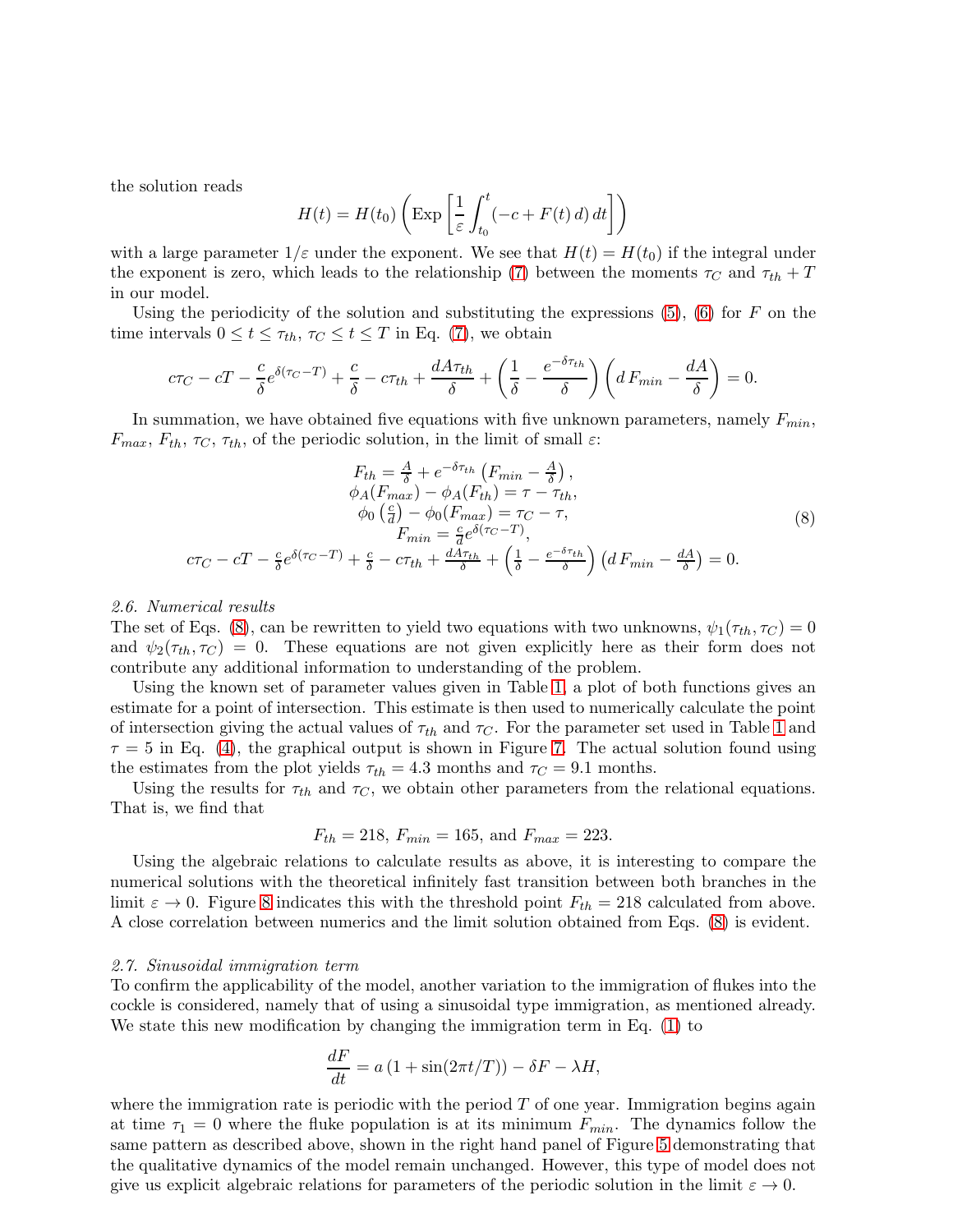

**Figure 7.** Plot showing intersection of the functions  $\psi_1 = 0$  and  $\psi_2 = 0$  for estimating  $\tau_{th}$  and  $\tau_C$ . Parameters are as given in Table [1,](#page-5-0) with  $\tau = 5$  in Eq. [\(4\)](#page-9-1) and  $f\lambda/\varepsilon = 5$ .

<span id="page-13-1"></span>

<span id="page-13-2"></span>Figure 8. Numerical simulation of the parasite population as a function of fluke population (solid) showing the critical curve and infinitely fast transition (dashed) at the point  $F_{th} = 218$ obtained in the limit  $\varepsilon \to 0$  from algebraic Eqs. [\(8\)](#page-12-1) for the parameter set in Table [1.](#page-5-0)

# <span id="page-13-0"></span>3. Bird-Shellfish-Parasite model

In the previous section, we have considered a model demonstrating the threshold effect observed for the hyperparasite population to grow and persist in a single cockle, depending on the number of flukes present. We now extend the model to include other species that have an impact on flukes-hyperparasite subsystem, see Figure [1.](#page-2-0) This can help understanding of the importance that the hyperparasite plays, not just to cockle health, but to the entire ecosystem in bay areas. The periodic immigration terms we used in the flukes equation are artificial, as the actual immigration is derived from the seasonal migration of birds to and from the area. Therefore, we attempt to model the threshold phenomenon using more realistic dynamics related to both the carriers of the initial infection, that is the birds, and the platform for mass reproduction, that is the mollusc S. plana. The aim of this section will be to describe each population individually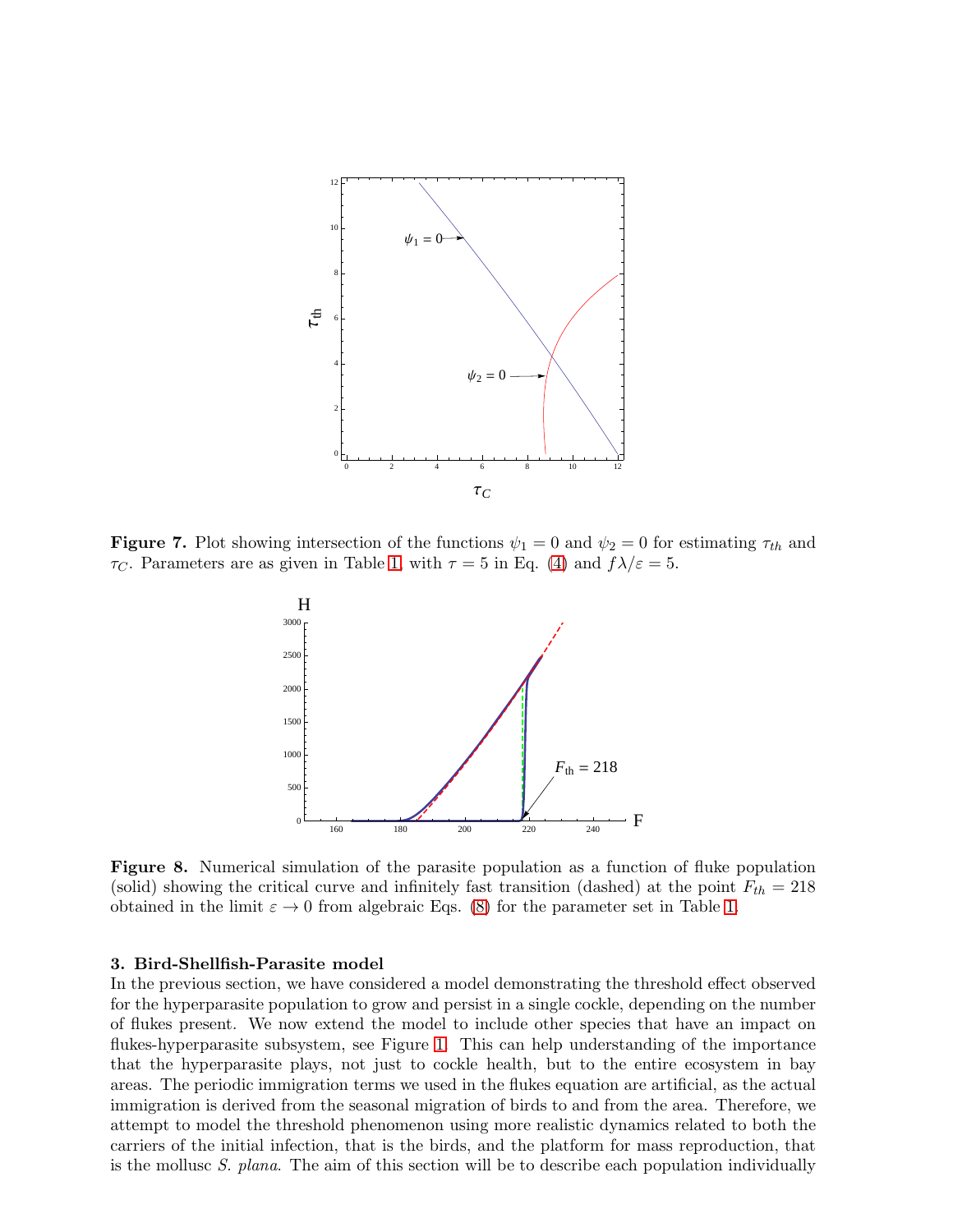but yet maintain the threshold of an average number of 185 flukes per cockle necessary for the hyperparasite population to grow and persist.

#### 3.1. Oystercatcher population

It can be seen from Figure [1](#page-2-0) that the driving force behind the dynamics of the fluke life-cycle is the Oystercatcher (Haematopus ostralegus) population. These are the definitive host of the fluke and are the link between the fluke in cockle and those entering S. plana, so as to provide a new cycle of immigration and infection. That is, they play the necessary part of closing the life-cycle of the fluke. We refer to these Oystercatchers simply as birds. These birds are also the main predators of the cockle population. Therefore, it is beneficial for the fluke to have birds eat as many cockles as possible, to result in high levels of infection. A break in this point of the chain would mean no flukes present and in turn, no hyperparasites, once the lower limit of the threshold is reached. The fact that the birds consume huge numbers of cockles is itself of interest to the system. Questions as to the lower numbers of cockles needed to entice birds to an area can be asked.

Since these birds are migratory, we introduce a periodic forcing term. We allow the bird population B to follow a basic logistic equation, modified however to be dependent on the cockle population  $C$ . This ensures that low numbers of cockles lead to birds having less interest in returning to, or coming to, the area. It is, however, evident that they have an ability to prey on food sources other than that of cockles, but the cockle does provide the main source of food for these birds and thus provides the major stimulus for bringing birds to the area. Thus, the equation for the bird population  $B$  will be given by

$$
\frac{dB}{dt} = kp(t)CB + k_0B - sB^2,
$$

where the migration  $p(t)$  is periodic with 12 month cycles; k is a scaling coefficient. It is observed that birds migrate to area's of Ireland in large numbers for Winter months, with peak numbers seen between September and March (Birdwatch Ireland. [http://www.birdwatchireland.ie/Default.aspx?tabid=314;](http://www.birdwatchireland.ie/Default.aspx?tabid=314) accessed 8th March 2012). This forcing term is adjusted to allow for these dates to influence the migratory patterns. As an approximation, we set up the forcing function  $p(t)$  so as bird immigration begins on the  $10^{th}$ month, that is October, and all birds leave at the beginning of January; in the interim, there is an added period of growth in bird population, see the left panel of Figure [9.](#page-14-0)



<span id="page-14-0"></span>**Figure 9.** Left: The bird migration forcing term  $p(t)$  showing immigration beginning in October, continuing at a declining rate until the end of December, and birds leaving the area in January. This is periodic on a 12 month interval. Right: Plot showing the forcing function  $\kappa(t)$ for mature fluke production. Mature flukes were found to be actively swimming and capable of infecting cockles from June (month 6) to November (month 11).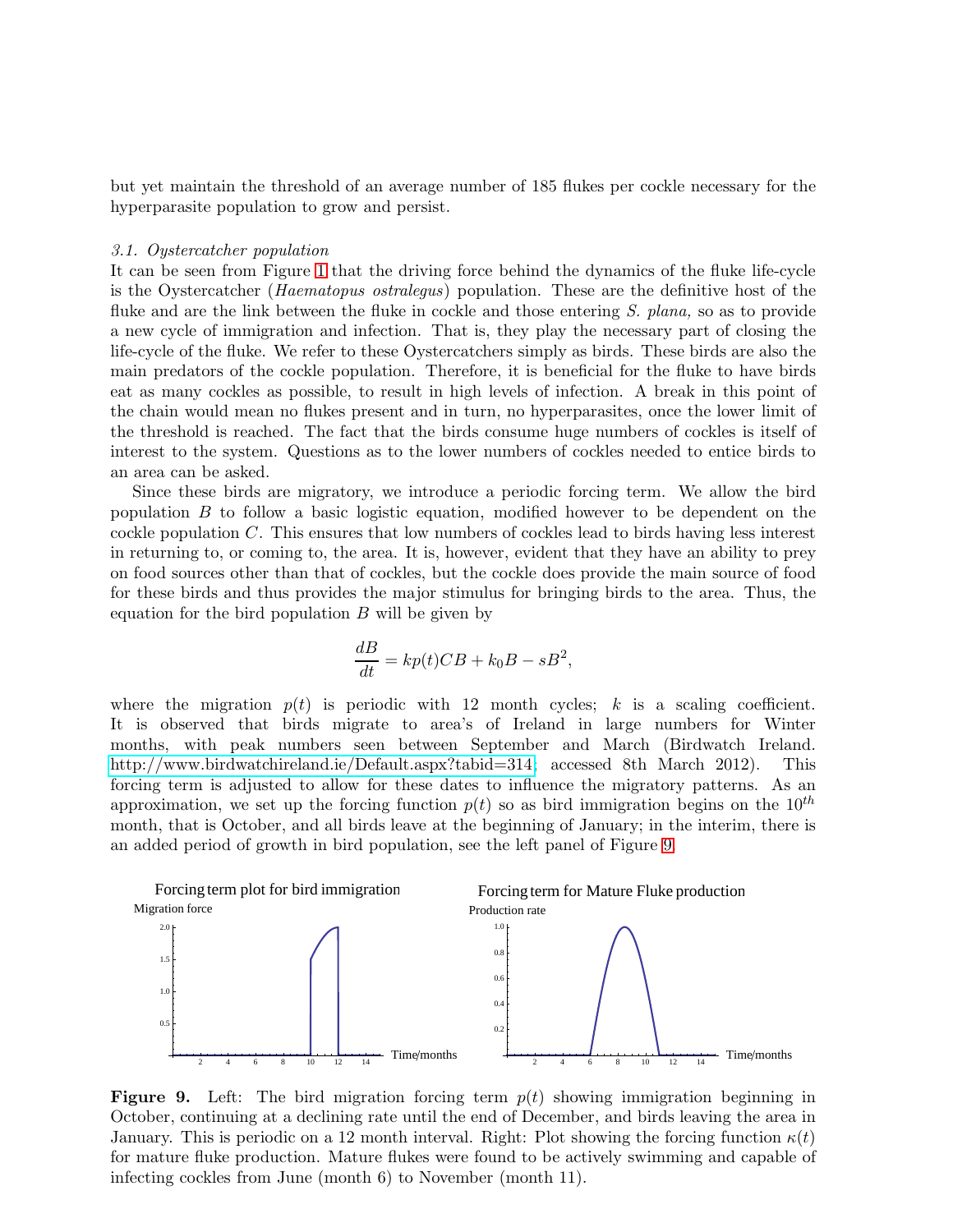The growth in logistic form due to cockles is accounted for by the CB of the first term and the competition between birds, by the last term. The second term allows for a growth in the bird population even with low cockle numbers indicating alternative food sources. It should be noted that we assume all birds are carriers of the fluke, or at least pick up the fluke infection immediately on returning to an area with infected cockles, and so all of the population can spread flukes to S. plana. This assumption is supported by the fact that most areas with fluke infections show cockles with a prevalence of over  $80\%$  and reaching  $100\%$  (Fermer *et al.*, 2010) and the observation that the birds are each capable of eating in excess of 500 cockles per day.

#### 3.2. Scrobicularia plana populations

We refer to S. plana just as plana, and we make an initial assumption here that it is reasonable to divide the population into an overall constant population  $P_0$ , and the subgroup of fluke-infected plana,  $P_I = P_I(t)$ . The infected plana population grows due to susceptible plana  $P_0 - P_I(t)$ encountering flukes in an infectable stage, that is, those deposited by birds. The population decreases due to a recovery term whereby infected plana recover to carry no flukes. Thus we assume growth in the infected population proportional to the product of the susceptible plana and bird populations, and decline proportional to infected plana, that is standard infectionrecovery terms:

$$
\frac{dP_I}{dt} = \xi B(P_0 - P_I) - \gamma P_I.
$$

According to Fermer *et al.* (2010), the prevalence of fluke infection in plana ranged from over 10% to nearly 25% over the course of a year. The numbers of plana in an area was also found to be much less than those of cockles. Due to the possible high densities of cockles, we assume cockle populations in an area to be of the order of millions. It seems a reasonable assumption that an overall plana population of tens of thousands in an area is acceptable. We use the value of  $P_0 = 20000$  and obtain the population of infected plana varying from about 2000 to 5000.

# 3.3. Fluke populations

The mechanism of flukes progressing through the system is complex and needs to be compartmentalised so as to allow study of individual sections and effects. The model we have chosen is to have a first stage of plana infection, what we call larval flukes,  $F_{PL}$ . These are those flukes that initially infect plana from birds. The population will be proportional to the infected plana population  $(F_{PL} = \beta P_I)$ , and we assume small numbers on average per plana. These larval flukes undergo asexual reproduction within the fluke to produce large numbers of mature flukes,  $F_{PM}$ , still inhabiting plana. These mature flukes develop only at certain times of the year, so we introduce a periodic forcing term to this equation. The mature flukes go on to infect cockles through emigration from plana and meeting a cockle, but will undergo a death rate either within the plana or during the transmission process, hence we add a natural death rate term to this equation leaving

$$
\frac{dF_{PM}}{dt} = r\kappa(t)F_{PL} - \epsilon F_{PM},
$$

where the plot of  $\kappa(t)$  is shown in right panel of Figure [9;](#page-14-0) r is a scaling coefficient. These completely developed and freely swimming flukes were observed between June and November, and were the dominant stage from July to October (Fermer *et al.*, 2010).

The next fluke population,  $F_{CO}$ , is that proportion of mature flukes that successfully infect a cockle. The number of flukes in cockles should not exceed the number of mature flukes as they have no means of reproducing once inside cockles. The population  $F_{CO}$  of flukes in cockles grows proportionally to the product of the mature fluke population and the cockle population, as per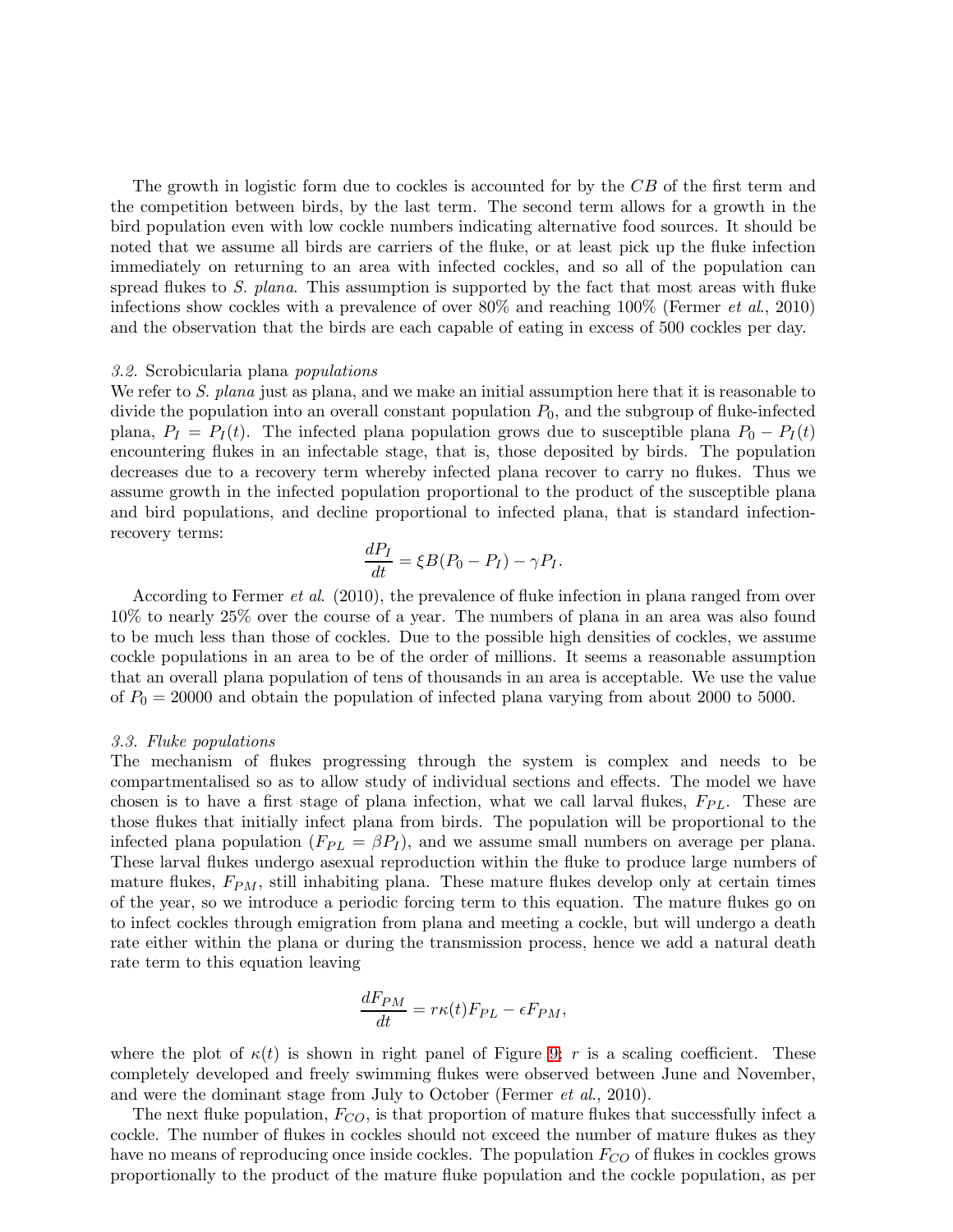typical infection rate term. They have a natural death rate within the cockle and, importantly, suffer due to parasitism by the hyperparasite. Furthermore, we include an additional term in the equation for  $F_{CO}$ . As flukes damage cockles, it is reasonable to assume that they in turn suffer loss as this damage increases. We assume that flukes damage cockles as a parasite giving a term of the form  $-\omega F_{CO}$  in the cockle equation, yet to be derived. Therefore, flukes themselves will be lost with a compensating term proportional to  $-\omega F_{CO} \times (F_{CO}/C)$ . We give the full equation as

$$
\frac{dF_{CO}}{dt} = f C F_{PM} - \delta F_{CO} - \nu H - \frac{\zeta \omega F_{CO}^2}{C},
$$

where the parameter  $\zeta$  represents the possibility for over-dispersion as in Eq. [\(2\)](#page-4-0). Comparing this equation to Eq. [\(1\)](#page-4-0), the artificial immigration term  $a(t)$  is replaced by a dependence on both the cockle population,  $C(t)$ , and the mature fluke population,  $F_{PM}(t)$ . The cockle population varies throughout the year due to recruitment and reproduction, as well as predation by birds during Winter months. The second and third terms of both equations remain equivalent. The reason for the additional final term compared to Eq. [\(1\)](#page-4-0) is because system [\(1\)](#page-4-0), [\(2\)](#page-4-0) did not include a measure of cockle damage due to flukes as their population was not relevant to the model.

# 3.4. Cockle population

The cockle population is assumed to grow logistically in the absence of outside negative effects. It declines due to predation by birds (proportional to the product of cockle and bird populations) and due to fluke damage (proportional to the population of flukes in cockles). The equation is

$$
\frac{dC}{dt} = \lambda C - \mu C^2 - \omega F_{CO} - hCB.
$$

Parameters  $\omega$  and h represent the negative parasitic effect of flukes and the predatory effect of birds, respectively.

## 3.5. Hyperparasite population

The final species we need to model is the hyperparasite. This retains a threshold type behaviour whereby when the population of flukes drops below 185 on average per cockle, the hyperparasite is undetectable. The hyperparasite has a natural death rate, and also a compensating term due its impact on the fluke population, similar to that described earlier for the fluke population and its effect on cockles. The growth rate in this case is reasoned as follows. The hyperparasite population grows following successful transmission to flukes. This occurs within the cockle and so the probability of successful transmission (we can assume that the initial hyperparasite infection remains in a dormant condition prior to infection) will be proportional to an average number of flukes per cockle. Therefore, the probability of successful transmission and growth is proportional to  $HF_{CO}/C$ . Again, we assume that hyperparasite population dynamics occur on timescales much less than the other populations, modelled by a small parameter  $\varepsilon \ll 1$ :

$$
\varepsilon \frac{dH}{dt} = -cH + \frac{dHF_{CO}}{C} - \frac{g\nu H^2}{F_{CO}}.
$$

Here  $c/d = 185$ ; and g is a coefficient describing over-dispersion. This equation has the same form as Eq. [\(2\)](#page-4-0), apart from the fact that we now average the recruitment term over the cockle population. This should be reasonable given the amount of homogeneity in a given area.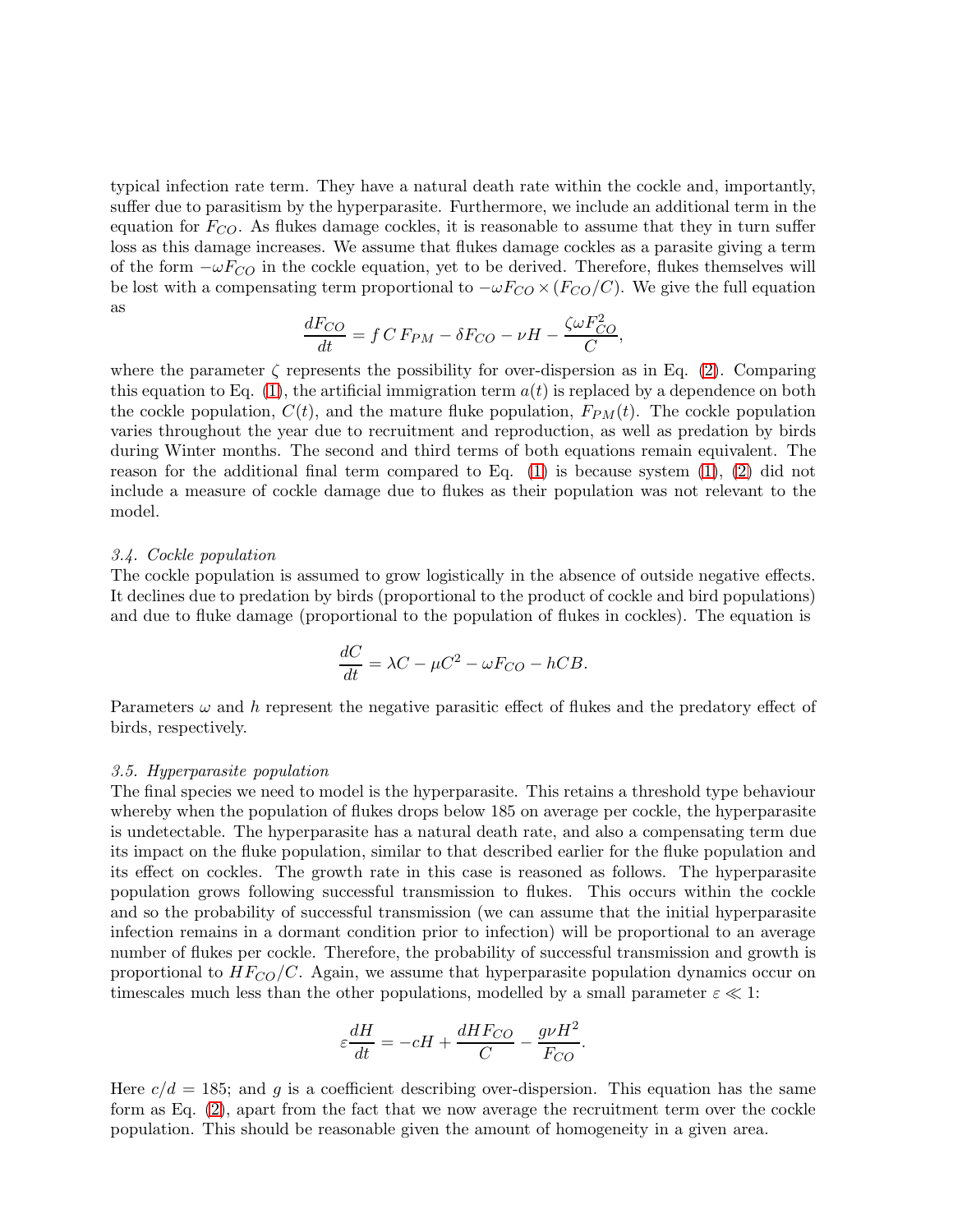# 3.6. Overall system

The system of equations can be summarised as follows:

<span id="page-17-0"></span>
$$
F_{PL} = \beta P_I,
$$
\n
$$
\frac{dB}{dt} = k \left( 1 + p \cos\left(\frac{2\pi t}{12}\right) \right) CB + k_0 B - sB^2,
$$
\n
$$
\frac{dP_I}{dt} = \xi B \left( P_0 - P_I \right) - \gamma P_I,
$$
\n
$$
\frac{dF_{PM}}{dt} = \kappa(t) F_{PL} - \epsilon F_{PM},
$$
\n
$$
\frac{dC}{dt} = \lambda C - \mu C^2 - \omega F_{CO} - hCB,
$$
\n
$$
\frac{dF_{CO}}{dt} = f \, C \, F_{PM} - \delta F_{CO} - \nu H - \frac{\zeta \omega F_{CO}^2}{C},
$$
\n
$$
\varepsilon \frac{dH}{dt} = -cH + \frac{dH F_{CO}}{C} - \frac{g\nu H^2}{F_{CO}}.
$$
\n(9)

It is not easy to provide an estimate for the parameters due to their sheer number and the complexity of the system. However, we wish to be left with reasonable population numbers. We have given hints at some of these numbers above; we will now give a more complete description.

A typical density of cockles can be anything around 1000 per square meter. However, it was found that numbers more typical in the south of Ireland were around 100 - 500 (Fermer et al., 2010). Since the typical area of a bay could be of the magnitude of several acres, it is reasonable to assume that a typical cockle population would be of the order of millions. We will use numbers of around three million cockles in total. S. plana numbers are much smaller than those of cockles and we use a fixed population of  $P_0 = 20,000$  in the area under consideration. The number of those plana actually infected with flukes ranges from about 10% to 25% giving numbers of at least 2,000 to 4,000 infected plana.

Each cockle can be infected with anything from 100 to 3,000 flukes or more (Fermer et al., 2011), meaning the number of flukes in cockles can range from about  $10^8$  to  $10^{10}$ . These numbers mean that the total number of hyperparasites could be up to the order of  $10^{12}$  or more. The final population, birds, could be assumed at peak times to range in the hundreds to possibly thousands, with essentially absence during warmer Summer months.

# 3.7. Numerical results

Table [2](#page-22-0) presents a typical set of parameters resulting in population numbers within expected ranges for multi-species system [\(9\)](#page-17-0). In particular, the infected S. plana population varies from about 2, 000 to over 2, 300 during a one year cycle. The cockle population has a low of about 2.8 million and a high of about 3.4 million. The average numbers of flukes per cockle is around 200 with some annual variation, and the corresponding hyperparasite population, always present due to the fluke population remaining above the threshold, around 29, 000 per cockle. The bird population dies out, or at least is very small during summer months, and peaks at about 900 during the Winter. The corresponding negative effect that the birds have on cockles can be seen in the dramatic decline in cockle numbers at this time of year. The populations of mature flukes in plana and total numbers of flukes in cockles are also in line with expectations.

## 3.8. Threshold effect

Figure [10](#page-18-0) shows a possibility of the translation of the threshold phenomenon from Eqs. [\(1\)](#page-4-0), [\(2\)](#page-4-0) to the more complex system [\(9\)](#page-17-0). The hyperparasite population is not present for part of the year when the fluke population is lower than the threshold value 185. Once this is reached (or at least, once the exchange of stability occurs) the hyperparasite population grows rapidly, leading to a momentary decline in flukes, before an increase in both populations. There are probably effects of feedback to the system at play here also. The fluke population grows through immigration which is dependent on birds which themselves are dependent on cockles. After this point, there is a steady decline until the fluke population decreases below the threshold and the hyperparasite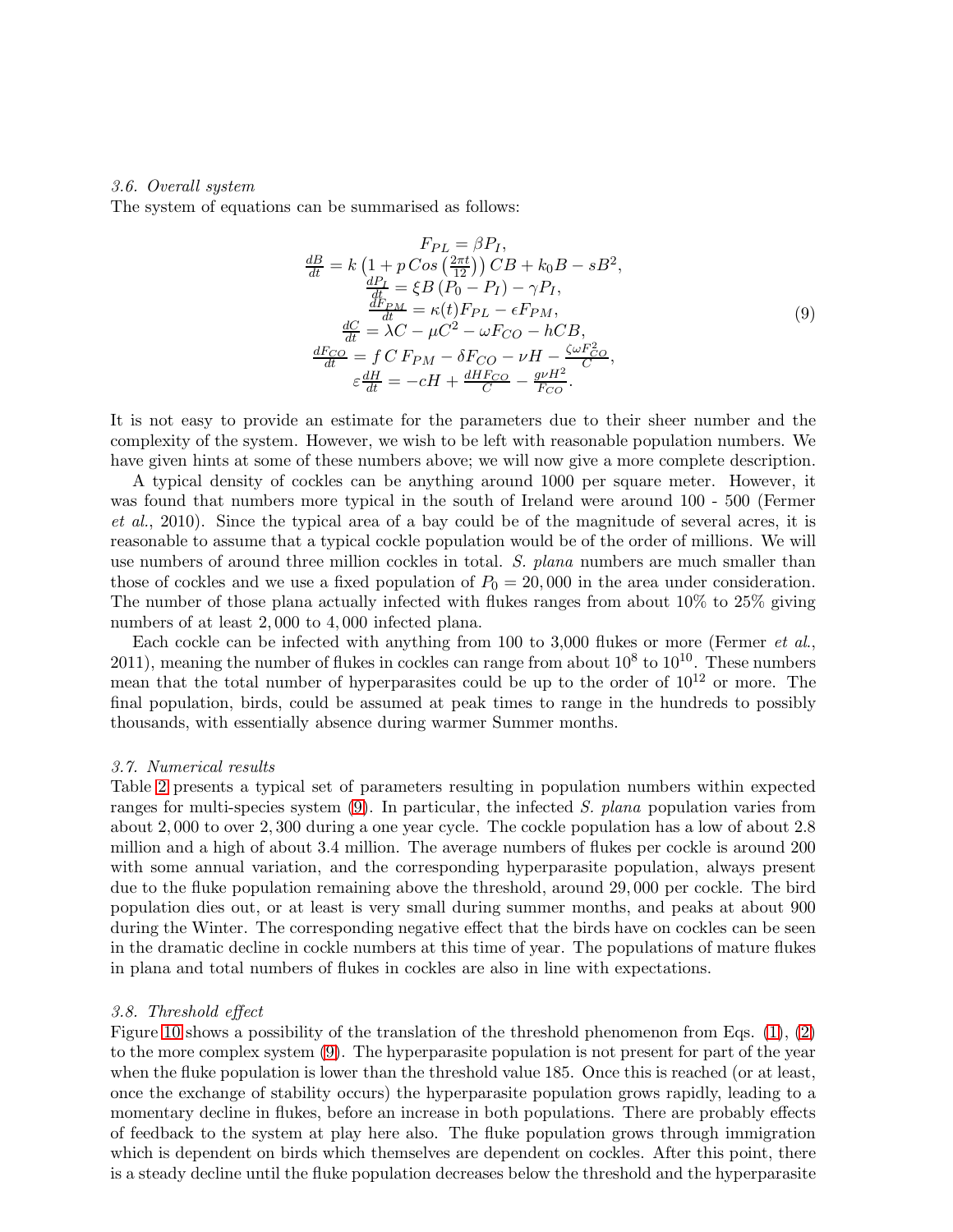population goes to zero until the new season of fluke immigration begins. The parameters used are given in Table [3.](#page-23-0)



<span id="page-18-0"></span>Figure 10. Threshold effect evident for system [\(9\)](#page-17-0) with parameter values as given in Table [3.](#page-23-0) Left: Time traces of the fluke and hyperparasite populations. Right: Projection of the periodic solution on the fluke-hyperparasite plane. The hyperparasite can be seen to be absent from the system during periods in which the average number of flukes per cockle drops below 185, that is the threshold type dynamics similar to that demonstrated by system  $(1), (2),$  $(1), (2),$  $(1), (2),$  cf. Figure [5.](#page-9-0)

## 3.9. The role of the hyperparasite U. legeri in the ecosystem

The structure of the interactions of species in Figure 1, and simulations of system [\(9\)](#page-17-0), suggest that the hyperparasite may play a very important role in the ecosystem. That is, it impacts on the entire system in a much greater way than its relative size would suggest. In order to provide some verification of this hypothesis, we test a scenario where the hyperparasite is effectively removed entirely from the system at some moment in time, and examine the impact that this has on the other populations. The method employed is, using the parameter values as given in Table [2,](#page-22-0) to solve system [\(9\)](#page-17-0) for the time  $t = 600$  months to ensure that the system reaches the stable periodic regime. From the time  $t = 600$  up to the time  $t = 1400$ , the value of the parameter c is greatly increased. The actual value was increased from  $185 d$  to  $30,000 d$ . This ensures that the hyperparasite is present only in extremely small numbers and is essentially wiped out from the system after the moment  $t = 600$ . Figure [11](#page-19-0) shows the effect that this change has on the cockle population. It can be seen that the change is quite dramatic. With the parasite present, the cockle population varies around 3 million, depending on time of year. In the absence of the hyperparasite, this figure drops to some 700, 000 cockles, a drop of over 70%. The effects on birds, infected plana and other populations (not shown) are similar. In fact, the bird and infected plana populations drop by almost 80% after the hyperparasite extinction.

The model [\(9\)](#page-17-0) does not allow for the populations to become zero. Future work may look at a model where it is possible to better quantify the role of the hyperparasite via a bifurcation scenario.

# 4. Conclusions

We have developed a preliminary model that describes the observed threshold phenomenon in the cockle system. The interaction of this fluke-hyperparasite system appears to be of considerable interest. Gam *et al.* (2008) in a study of a coastal lagoon in Morocco found a higher prevalence of this fluke in older cockles in the inner lagoon compared to the outer lagoon. One suggestion for the difference in prevalence was the higher rate of hyperparasitism in the outer lagoon, with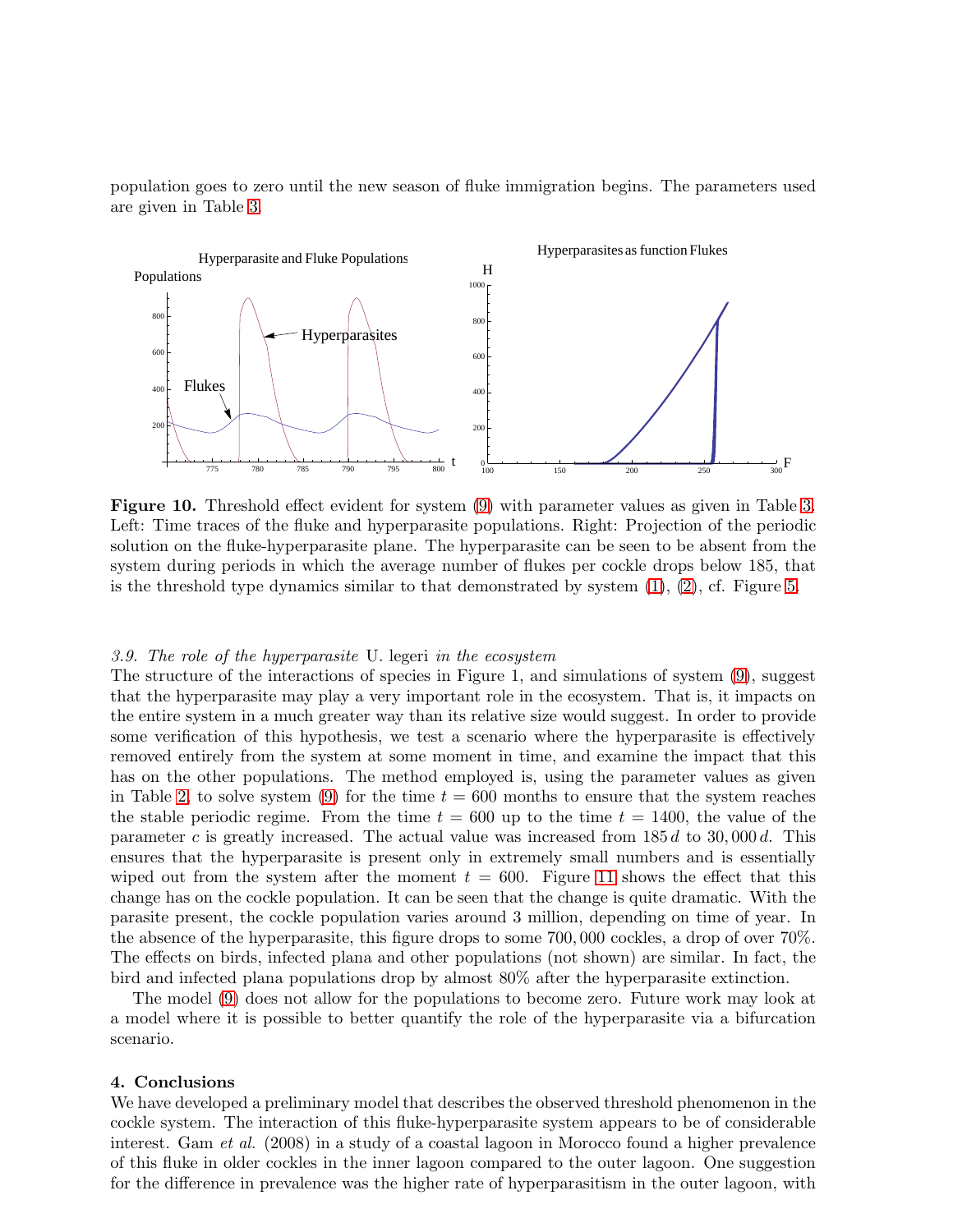

<span id="page-19-0"></span>Figure 11. Cockle population in system [\(9\)](#page-17-0) with parameter values from Table [3.](#page-23-0) After 600 months, the hyperparasite's death rate is changed to a greatly increased level leading to their extinction. The effect this has on cockles is shown here. A stable periodic solution of over 3 million cockles is reached before the hyperparasite is artificially removed from the system whence there is a dramatic temporary extinction or absence of cockles from the area for almost 200 months. The effects that this could have on an ecosystem may be permanently damaging. However, as the model does not allow for the cockle population to remain completely extinct, after a period of renewal, the cockle population settles to a new periodic pattern varying around the value of 700, 000 cockles. Similar effects are seen in the other populations indicating the importance that the hyperparasite has on the system despite its minute size. This effect is indicative that the hyperparasite is a keystone species.

90% of the trematodes being hyperparasited. It was suggested that this hyperparasite infects and kills M. minutus and therefore may control infrapopulations of this trematode (James *et al.*) 1977).

Through the use of a relatively standard host-parasite model based on those developed over the past number of decades, we introduced the assumption that the hyperparasite dynamics occur in the system on timescales much faster than that of the fluke. Again this is a classical slow-fast system which arises in engineering, biology and physics. The introduction of the small parameter in the parasite equation gives rise to the threshold, below which no parasites are observed. In fact, due to the delayed loss of stability, two thresholds are actually apparent. With the introduction of a mathematical threshold, we examined the scenario whereby switching of the fluke immigration on and off occurs. This was described to be a realistic occurrence due to the periodic nature of fluke maturation in S. plana. It should be noted that it has been observed that although fluke populations can develop in young cockles, parasites do not appear until the cockle is over one year old and there also appears to be the building up of a type of immunity towards flukes in later life. Thus there are varying factors in the immigration rate that may need consideration in a future work. We examined immigration effects and, through a simplification of a switch over a sinusoidal type immigration, we showed that it was possible to derive algebraic relations, which accurately define the periodic solution in the limit where the ratio of the fluke and hyperparasite time scales tends to zero. In particular, we observe both delayed and immediate stability exchange in the hyperparasite population and well-defined indicator times and populations that characterise the periodic dynamics and the thresholds. Assuming parameter values, we used the equations relating the unknowns to derive explicitly the moment of the year when hyperparasite populations start to grow. From this it was possible also to find other points such as the maximum and minimum fluke populations, the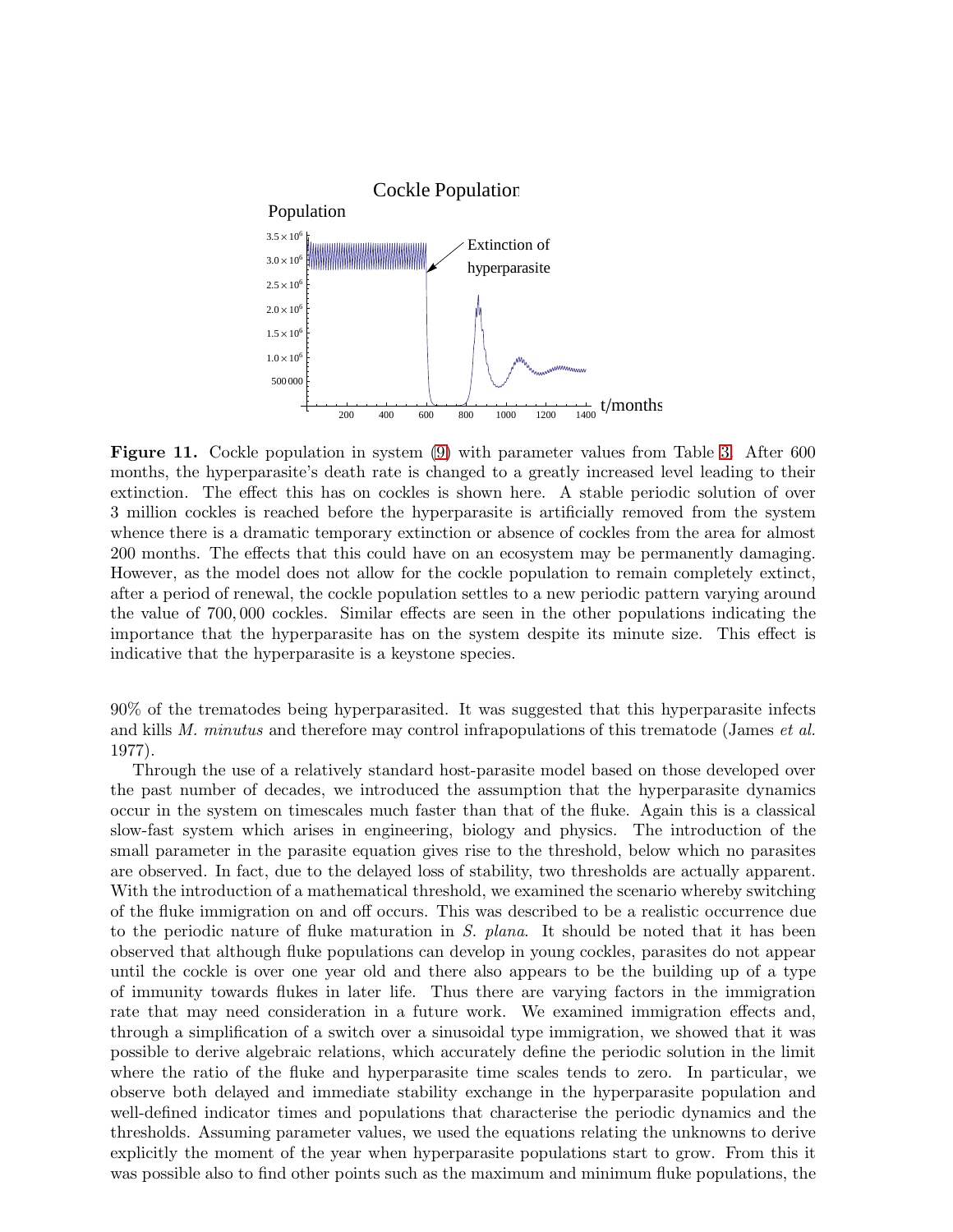threshold fluke population and corresponding times.

Finally, we have considered a seasonally driven multi-species model of an ecosystem shown in Figure 1, which involves bird, and shellfish species typical of a bay or estuarine area, and accounts for typical stages of the parasites' life cycles. We have demonstrated that the persistence threshold effect can be transferred from the cockle-hyperparasite subsystem to the entire ecosystem in this model. We have also provided evidence that the hyperparasite, despite its minute size, can be an important regulator of abundance of co-dependent species in the ecosystem.

# Acknowledgments

This work was supported by the European Regional Development Fund (ERDF) through the Ireland Wales Programme (INTERREG 4A). DR acknowledges the support of the Russian Foundation for basic Research through grant 10-01-93112.

# References

- [1] R M Anderson and R M May 1978 Regulation and stability of host-parasite population interactions: I. Regulatory processes *Journal of Animal Ecology* 47 219-247
- [2] J J Beukema and R Dekker 2005 Decline of recruitment success in cockles and other bivalves in the Wadden Sea: possible role of climate change, predation on postlarvae and fisheries *Mar Ecol Prog Ser* 287 149-167
- [3] E A Bowers *et al.* 1996 The metacercariae of sibling species of Meiogymnophallus, including M. rebecqui comb. nov. (Digenea: Gymnophallidae), and their effects on closely related Cerastoderma host species (Mollusca: Bivalvia) *Parasitology Research* 82 6 505-510
- [4] V F Butuzov *et al.* 2004 Singularly perturbed problems in case of exchange of stabilities *Journal of Mathematical Sciences* 121 1973-2079
- [5] X de Montaudouin, I Kisielewski, G Bachelet and C Desclaux 2000 A census of macroparasites in an intertidal bivalve community, Arcachon Bay, France *Oceanologica Acta* 23 453-468
- [6] X de Montaudouin *et al.* 2009 Digenean trematode species in the cockle Cerastoderma edule: identification key and distribution along the north-eastern Atlantic shoreline *Journal of the Marine Biological Association of the United Kingdom* 89 543-556
- [7] A Deredec and F Courchamp 2003 Extinction thresholds in host-parasite dynamics *Ann Zool Fennici* 40 115-130
- [8] E S Didier, M E Stovall, L C Green, P J Brindley, K Sestak and P J Didier 2004 Epidemiology of microsporidiosis: sources and modes of transmission *Veterinary Parasitology* 126 145-166
- [9] J P Ducrotoy *et al.* 1991 A comparison of the population dynamics of the cockle (Cerastoderma edule, L.) in North-Western Europe *Estuaries and Coasts: Spatial and Temporal Intercomparisons* M Elliott and J-P Ducrotoy (eds) (Olsen & Olsen) 173-184
- [10] G W Esch, M A Barger and K J Fellis 2002 The transmission of digenetic trematodes: style, elegance, complexity *Integr Comp Biol* 42 304312
- [11] M Etchechoury and C Muravchik 2003 Nonstandard singular perturbation systems and higher index differential-algebraic systems *Applied Mathematics and Computation* 134 323-344
- [12] J Fermer 2009 Parasitological investigation of softsediment bivalve, with particular reference to the digenean trematode *Meiogymnophallus minutus* Ph D Dissertation, University College Cork, Ireland, October 2009, 143 pages
- [13] J Fermer *et al.* 2010 Temporal variation of Meiogymnophallus minutus infections in the first and second intermediate host *Journal of Helminthology* 84 362368
- [14] J Fermer *et al.* 2011 Manipulation of Cerastoderma edule burrowing ability by Meiogymnophallus minutus metacercariae *Journal of the Marine Biological Association of the United Kingdom* 91 907911
- [15] M Gam, H Bazairi, K T Jensen and X de Montaudouin 2008 Metazoan parasites in an intermediate host population near its southern border: the common cockle (Cerastoderma edule) and its trematodes in a Moroccan coastal lagoon (Merja Zerga) *Journal of the Marine Biological Association of the United Kingdom* 88 357364
- [16] M Gam, X de Montaudouin and H Bazairi 2010 Population dynamics and secondary production of the cockle Cerastoderma edule: A comparison between Merja Zerga (Moroccan Atlantic coast) and Arcachon Bay (French Atlantic coast) *Journal of Sea Research* 63 191-201
- [17] W M Getz and J Pickering 1983 Epidemic models: thresholds and population regulation *Am Nat* 121 6 892-898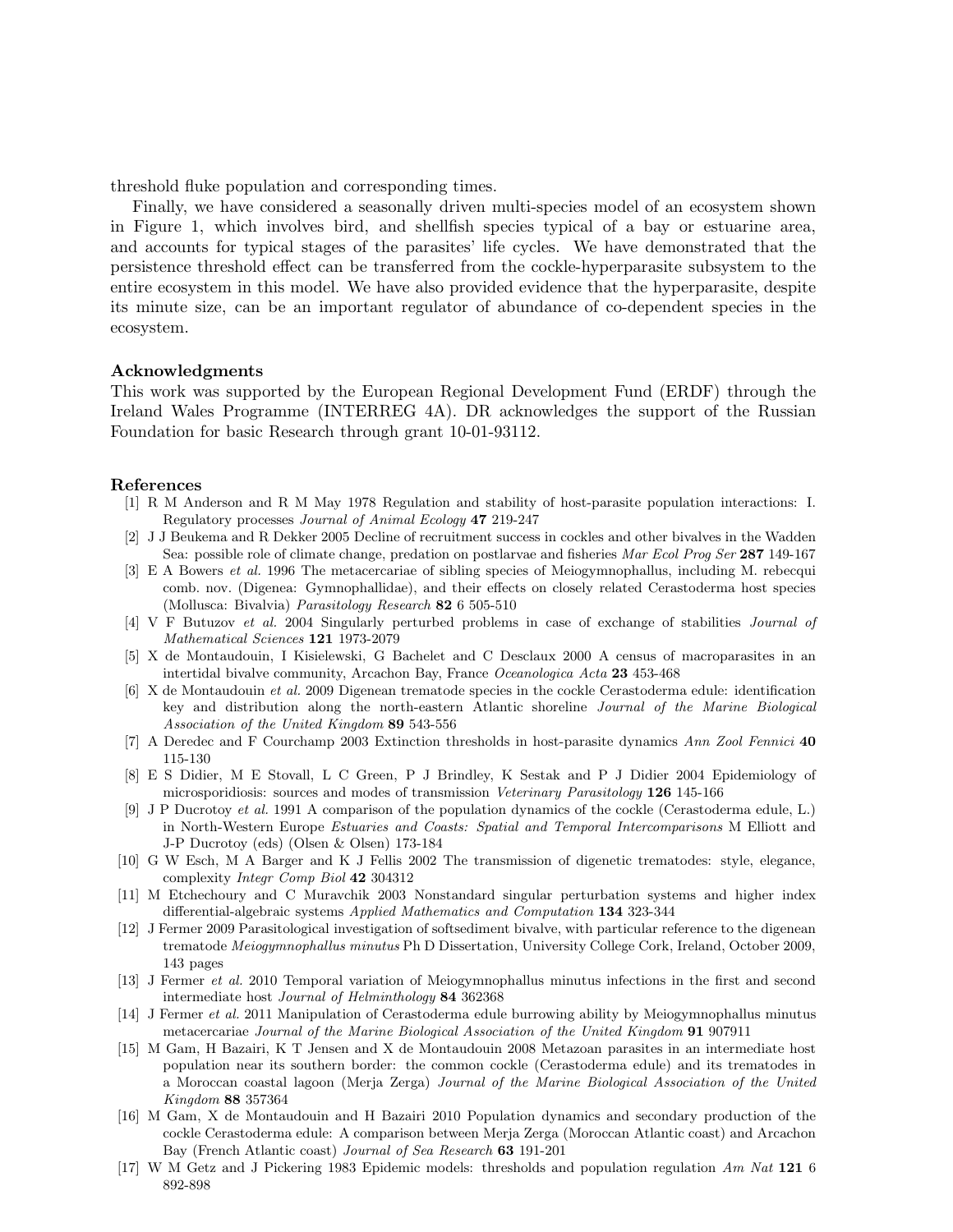- [18] R F Hechinger *et al.* 2007 Can parasites be indicators of free-living diversity? Relationships between species richness and the abundance of larval trematodes and of local benthos and fishes Oecologia 151 82-92
- [19] J A P Heesterbeek and M G Roberts 1995 Mathematical models for microparasites of wildlife *Ecology of Infectious Diseases in Natural Populations* B T Grenfell and A P Dobson (eds) (Cambridge: Cambridge University Press) 91-122
- [20] R D Holt *et al.* 2003 Impacts of environmental variability in open populations and communities: inflation in sink environments *Theoretical population biology* 64 315-330
- [21] P J Hudson *et al.* 2006 Is a healthy ecosystem one that is rich in parasites? *Trends in Ecology and Evolution* 21 7 381-385
- [22] B L James, A Sannia and E A Bowers 1977 Parasites of birds and shellfish *Problems of a Small Estuary* A Nelson-Smith and E M Bridges (eds) (Swansea: Proc Burry Inlet Symposium 1) 1-16
- [23] P T J Johnson, A Dobson, K D Lafferty, D Marcogliese, J Memmott, S Orlofske, R Poulin and D W Thieltges 2010 When parasites become prey: ecological and epidemiological significance *Trends in Ecology & Evolution* 25 362-371
- [24] L Kalachev, T C Kelly, M J O'Callaghan, A V Pokrovskii and A A Pokrovskiy 2010 Analysis of thresholdtype behaviour in mathematical models of the intrusion of a novel macroparasite in a host colony *Math Med Biol* 28 4 287-333
- [25] A M Kuris *et al.* 2008 Ecosystem energetic implications of parasite and free-living biomass in three estuaries *Nature* 454 515-518
- [26] G Lauckner *et al.* 1983 Diseases of mollusca: Bivalvia *Diseases of Marine Animals Vol. 2 Introduction, Bivalvia to Scaphopoda* O Kinne (ed) (Hamburg: Biologische Anstalt Helgoland) 477-961
- [27] K N Mouritsen and R Poulin 2002 Parasitism, community structure and biodiversity in intertidal ecosystems *Parasitology* 124 S101-S117
- [28] M Nizette, D Rachinskii, A Vladimirov and M Wolfrum 2006 Pulse interaction via gain and loss dynamics in passive mode locking *Physica D: Nonlinear Phenomena* 218 1 95-104
- [29] T R Raffel *et al.* 2008 Parasites as predators: unifying natural enemy ecology *Trends in Ecology and Evolution* 23 11 610-618
- [30] K Rohde 1994 Niche restriction in parasites: proximate and ultimate causes *Parasitology* 109 S69-S84
- [31] F Russell-Pinto 1990 Differences in infestation intensity and prevalence of hinge and mantle margin Meiogymnophallus minutus Metacercariae (Gymnophallidae) in Cerastoderma edule (Bivalvia): Possible species coexistence in Ria de Aveiro *J Parasitology* 76 5 653-659
- [32] F Russell-Pinto *et al.* 2006 Digenean Larvae parasitizing Cerastoderma Edule (Bivalvia) and Nassarius Reticulatus (Gastropoda) from Ria de Aveiro, Portugal *J Parasitology* 92 2 319-332
- [33] D W Thieltges and K Reise 2006 Metazoan parasites in intertidal cockles Cerastoderma edule from the northern Wadden Sea *Journal of Sea Research* 56 284-293
- [34] E R Troemel *et al.* 2008 Microsporidia Are Natural Intracellular Parasites of the Nematode Caenorhabditis elegans *PLoS Biol* 6 12 e309
- [35] V Veliov 1997 A generalization of the Tikhonov Theorem for singularly perturbed differential inclusions *Journal of dynamical and control systems* 3 291-319
- [36] A M Wegeberg and K T Jensen 1999 Reduced survivorship of Himasthla (Trematoda, Digenea)-infected cockles (Cerastoderma edule) exposed to oxygen depletion *Journal of Sea Research* 42 4 325-331
- [37] A M Wegeberg and K T Jensen 2003 In situ growth of juvenile cockles, Cerastoderma edule, experimentally infected with larval trematodes (Himasthla interrupta) *Journal of Sea Research* 50 1 37-43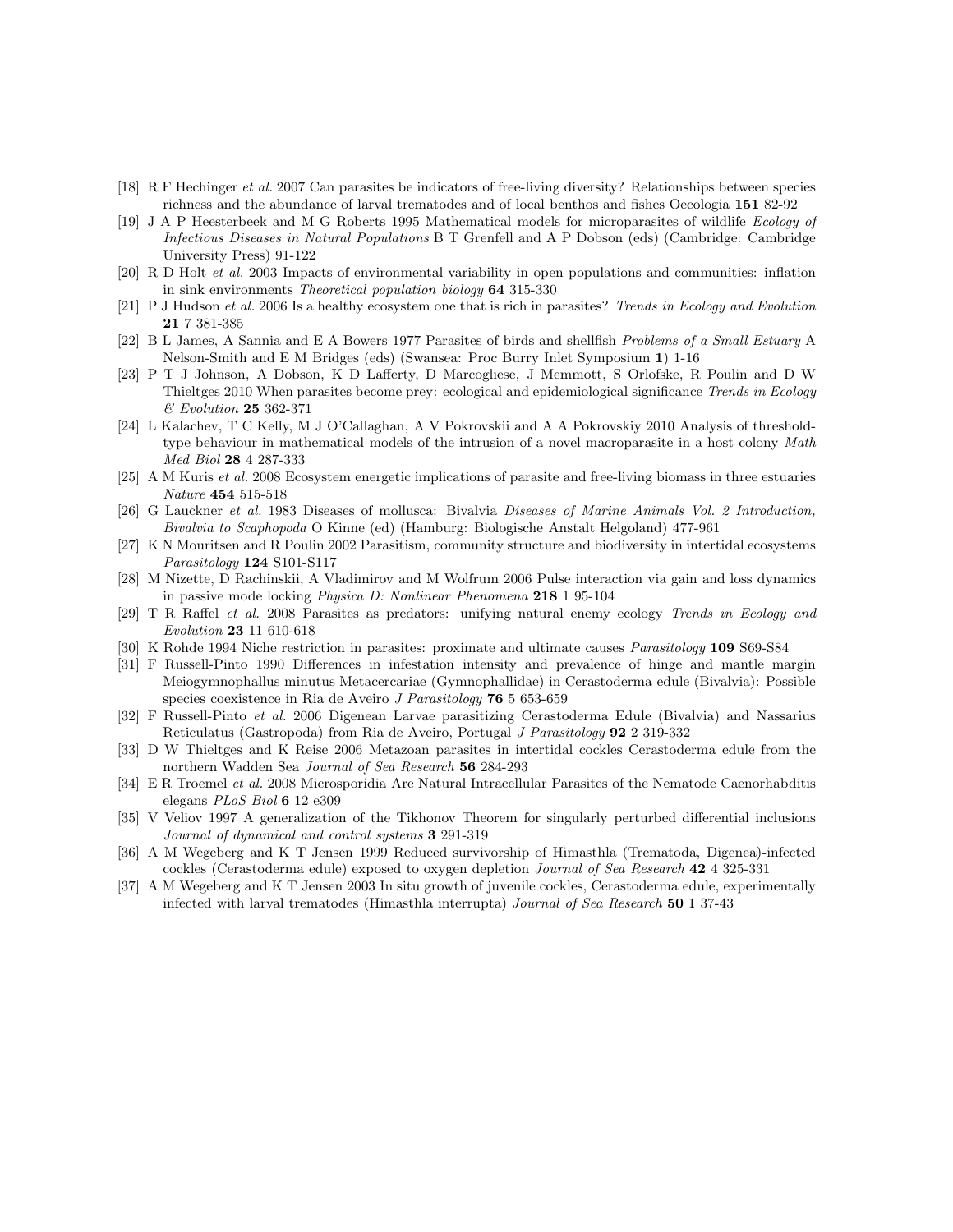| Parameter            | Value                                     |
|----------------------|-------------------------------------------|
| $\beta$              | $\overline{10}$                           |
| $\overline{k}$       | $8 \times 10^{-6}$                        |
| $\overline{p}$       | $0 \leq p(t) \leq 2$                      |
| $k_0$                | 0.088                                     |
| $\frac{s}{\xi}$      | 0.054                                     |
|                      | $8 \times 10^{-6}$                        |
|                      | $\sqrt{20,000}$                           |
| $\frac{\gamma}{r}$   | 0.014                                     |
|                      | 50,000                                    |
| $\kappa$             | $\leq \kappa(t) \leq 1$<br>$\overline{0}$ |
| $\epsilon$           | 0.06                                      |
| $\overline{\lambda}$ | 0.15812                                   |
| $\mu$                | $2\times10^{-8}$                          |
| $\frac{1}{\omega}$   | 0.0004                                    |
| $\overline{h}$       | 0.0001                                    |
| $\frac{f}{\delta}$   | $\overline{3.33\times10}$                 |
|                      | $\overline{0.1}$                          |
| $\overline{\nu}$     | $\overline{0.05}$                         |
| $\zeta$              | 8                                         |
| $\varepsilon$        | 0.001                                     |
| $\overline{c}$       | $\overline{185d}$                         |
| $\overline{d}$       | 0.0667                                    |
| $\overline{g}$       | $\overline{0.03}$                         |

<span id="page-22-0"></span>Table 2. Parameters used for numerical simulations of system [\(9\)](#page-17-0).